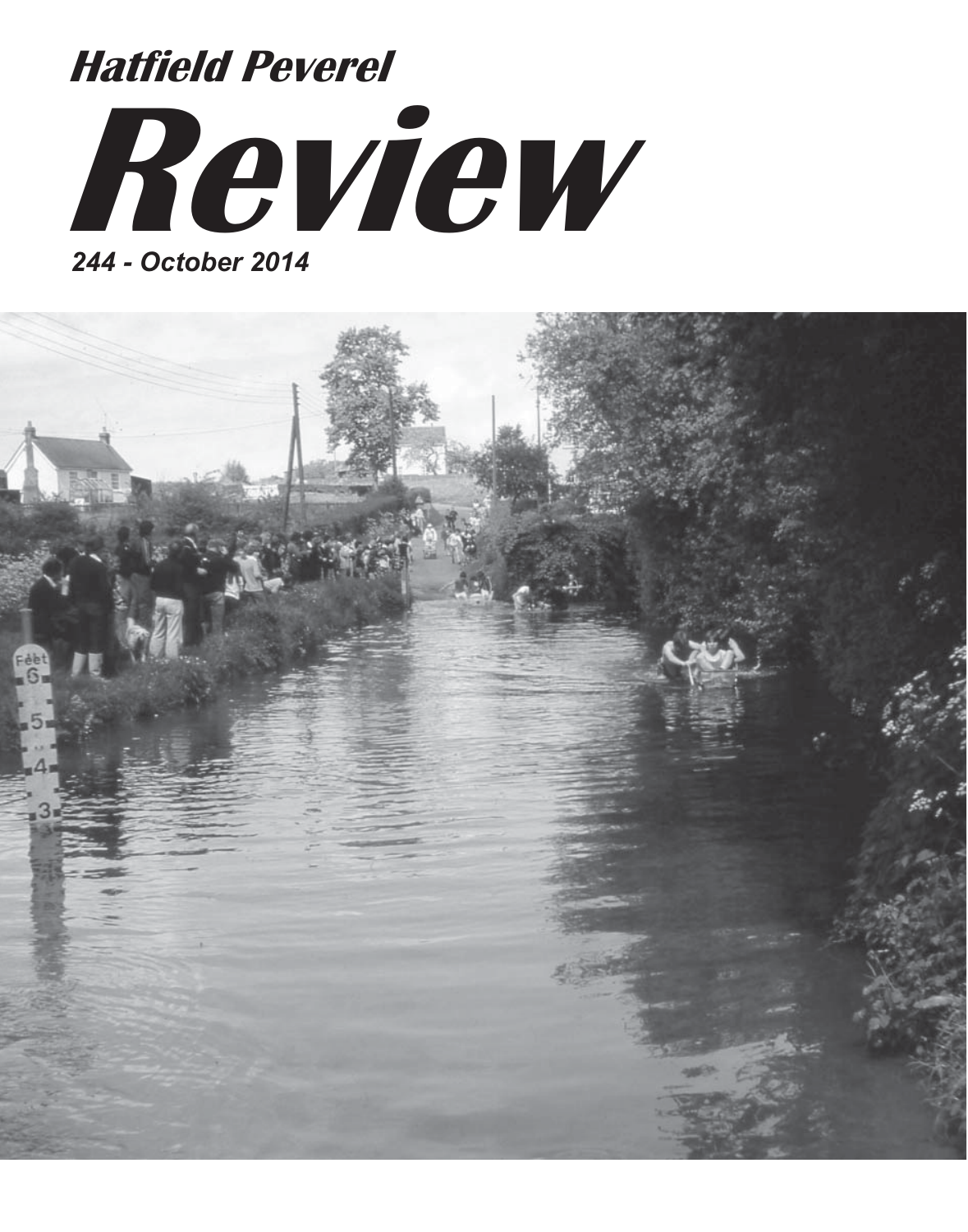

# **Hatfield Peverel Review**

Hatfield Peverel Parish Council publication. Opinions expressed are not necessarily those of the Council.

The editors are Jackie and Ken Earney. Contributions to 59 Willow Crescent, by email to kenearney@hotmail.com or by phoning 01245 381235.

#### **Contents**

| By-election turnout correction/BDC            |     |
|-----------------------------------------------|-----|
| supports local initiatives/Feoffees charity 3 |     |
| Allotments/Autumn Show results                | 4   |
| Every Members Club/Arthur's exhibition        | 5   |
| Parish Council news                           | 6   |
| Party in the Park donations/Hadfelda WI       | 7   |
| Alan Doe remembered/Poppy appeal              | 8/9 |
| Alice White's Tough Mudder challenge/         | 10  |
| Flu vaccination days                          |     |
| Pram race relived                             | 11  |
| News from St Andrews                          | 12  |
| Mother's Union                                | 13  |
| Salvation Army/Methodist Church               | 14  |
| Wine Club/Museum of Power/                    | 15  |
| Helen Rollason tea party                      |     |
| <b>Scouting Group</b>                         | 16  |
| Letter spot/Bowls Club                        | 17  |
| WEA/Village hall happenings/concert of        | 18  |
| light music                                   |     |
| Useful telephone numbers/Parish Council 19    |     |
| Infant and Junior Schools' open day           | 20  |
|                                               |     |

**Copy for the December issue by Friday, 14th November please. Any ideas? Its Christmas.**

# **Local events and happenings round and about**

# **Diary Dates**

Church dates page 12 onwards Village hall happenings page 18

#### **October**

- 11 Methodist Church 10am coffee morning and cake stall
- 18 Helen Rollason coffee morning 10am
- 15 Infant School/Junior School open day, see back page
- 18 'An evening of light music', page 18
- 22 Hadfelda WI, page 7
- 23 Folk Dance Club
- 25 Salvation Army coffee morning
- 31 Halloween party, village hall, page 18

#### **November**

- 1 St Andrew's coffee morning 10am
- 3 Parish Council meeting, village hall 7.30pm
- 4 Allotment Association AGM, 8pm village hall
- 4 WEA 'History of salt in Blackwater, page 18
- 5 Flower Club
- 6 Horticultural Society AGM
- 6 Folk Dance Club
- 8 Methodist Church coffee morning 10am
- 12 Wine Club
- 15 Helen Rollason coffee morning 10am
- 19 Infant School/Junior School open day
- 20 Folk Dance Club
- 22 Salvation Army coffee morning
- 26 Hadfelda WI

#### **December**

- 1 Parish Council meeting
- 2 WEA 'Wildfowl habitats' page 18
- 4 Folk Dance Club
- 5 St Andrew's Christmas coffee morning

*Front cover - Terling ford during the annual Hatfield Peverel Pram Race taken 'somewhen in the 60s. Many thanks to Dick Dawson for this photo - further pram race photos on page 11*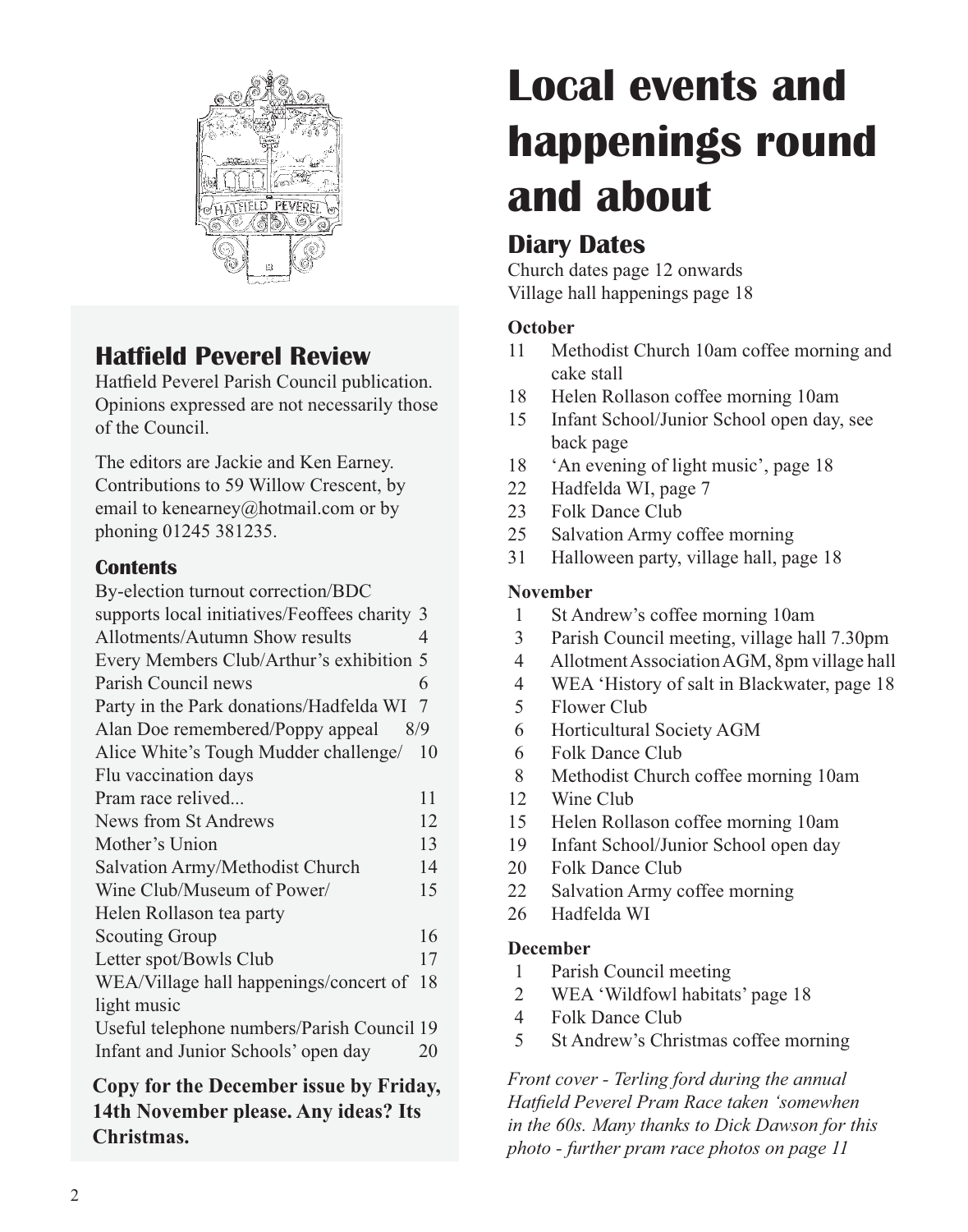# **Love your wild friends!**

Green leaves are with us in abundance but soon we will wake one cold morning and find them strewn over the lawns. Autumn is almost here. Update on our garden friends - no more Scruffy gathering up scraps but three rats of various sizes keeping the fallen apples under control. Seeing them bouncing across the grass with a giant-sized Bramley is an amusing sight but something has to be done. We borrowed a humane trap and although the owner has been successful with peanuts, our lot are not nut eaters. Internet junkie Ken learns a rat's favourite food is peanut butter. Change diet in trap and, success, we catch three squirrels - whether same brainless one with a penchant for peanut butter we don't know. Help - answers on a card please.

# **By-election turnout - correction**

The turnout figure of 53% given for the 24th  $\perp$  July by-election on the Election Results page of the BDC website was grossly inflated due to a data processing input error for which the BDC Democracy Manager has apologised. Apologies from us for not picking up on it in the letter on page 17 of the August edition. The Formal Declaration of Results on the Notices and Consultations page of the BDC website gives the true figure of 17.7%.

# **Money for bright ideas supporting local initatives**

Braintree District Council has allocated up<br>to £125,000 in the latest round of the \*Mi Community Fund for bids for bright ideas that support local initiatives to help improve life for others in the community. Ideas must fulfil three criteria:

1 Show initiative, resourcefulness and benefit to the community

2 Evidence that the idea has local support and has been discussed with and is supported by the local district councillor

3 Be sustainable

Events and celebrations cannot be funded nor an organization's running expenses. **Outline bids must be submitted by 31st October.** Applicants will be advised of the outcome of Stage 1 and successful applicants will be invited to proceed to Stage 2 as explained in the prospectus.

Further details including application forms can be obtained from the Mi Community Team on 01376 552525, or email julba@braintree.gov.uk www.braintree.gov.uk/info/200353/mi\_ community. *\* For Mi, read My!*

# **Do you qualify for help from the Hatfield Peverel Feoffees?**

Motice is hereby given that applications are again invited from those who might qualify for help from the Feoffees Charity. In view of the desire of the Feoffees to help where there is real need, attention is drawn to the following.

The Feoffees cannot apply its income to: a The relief of taxes or rates, or use the monies where Social Security Benefits would apply b The giving of recurrent grants c Any applicant who is not in genuine need, or is undeserving of help.

Applications must be sent **in writing by 10th November 2014** for the annual distribution. Applicants **must** include: a The reason for the request b The applicant's age c The applicant's residential address.

Applications must be sent to; The Chair of the Feoffees, c/o Quince Lodge, The Street, Hatfield Peverel, Chelmsford, CM3 2DY.

### **A good home for your unwanted furniture? www.chelmsfordfurnitureproject.co.uk**

#### The Chelmsford Furniture Project is a charity that helps people on low incomes to furnish their homes. They welcome donations of serviceable unwanted household items, large or small, for the bedroom, living room, kitchen, bathroom, and items outside the house. This is another excellent way to dispose of items you no longer need and want a better home for than the local council tip. All donations will be collected free of charge. To arrange a collection ring 01245 352918.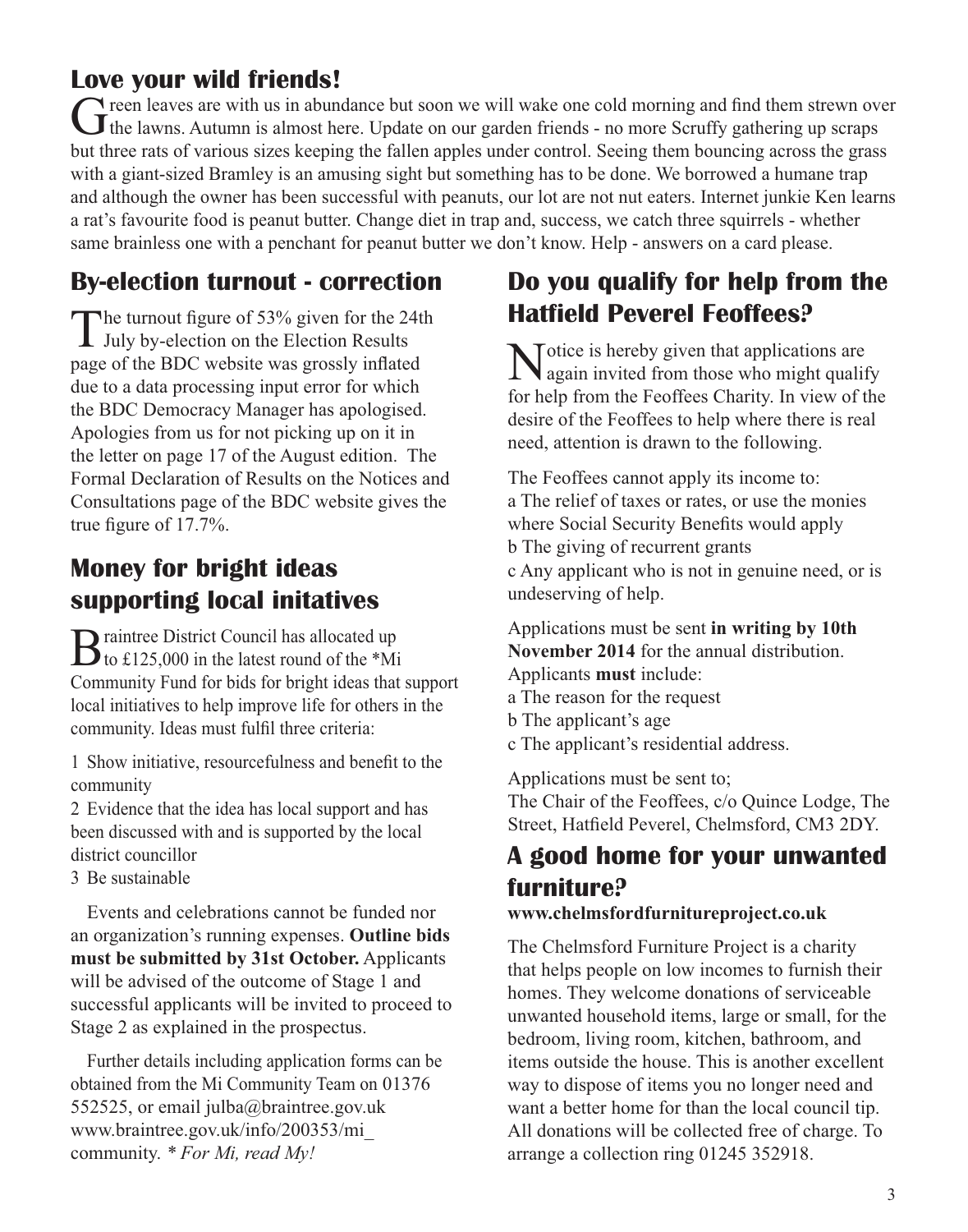#### **And it's goodbye from him! David Goodey (01245 380389) hpaa.org.uk**

After five years as Chairman of Hatfield Peverel Allotment Association I am 'retiring' at our AGM in November. In those five years we have continued to mod-

ernise and become a very successful association. We have been fully let for the majority of that time and have a written constitution and set of rules and conditions of membership. We have an excellent web site and member's

web store and I instituted a newsletter process. We quickly moved to a situation where we have nearly 90% of our members on email communication, have fenced and gated the new site and added many new water tanks to both sites. Sadly I have had to preside over two rent increases to cover the loss of our subsidy from the Parish Council. However, we have made ourselves financially healthy and have 130 members who utilise the allotments and enjoy the social nature of this pursuit.

I have been fortunate enough to have had a succession of excellent committees. I must personally thank John Cockell and Paul Waite who have both put in tremendous work as letting officers, work party coordinators and, in Paul's case, previous Treasurer. Mick Seaman and Alan Ingram have handled our potato and seed sales with great efficiency each year. Sean Pettit's production of our website is a minor miracle and he has now introduced an all singing all dancing ordering system for members' plant needs. Barry Faber is my trusted Treasurer and Julia East my enthusiastic Secretary. I also thank Barbara Richardson for coordinating the annual competition and all the other committee members for their unerring support.

And now some sad news. David Russell's many allotment friends were very sorry to hear of the sudden death of his wife Beryl. Together they were part of the allotment scene and we shall all miss her, watering and tending Dave's plants when he was out and about or off on one of his cycling jaunts.

That's me done. I hope you have enjoyed my frivolous sense of humour in this column as much as I have enjoyed writing it. *Thank you David for your input - always on time. We shall miss you. Ed.*

# **Autumn Show - results hot off the press!**

It's been a tricky growing year but there was<br>
a colourful display of flowers and good size  $\mathbf{T}$ t's been a tricky growing year but there was vegetables, the result of some long and heavy showers of rain, at the Horticultural Society's Autumn Show. When the doors opened at 2pm one such shower kept visitors at bay until later in the afternoon: then the home made cakes and cups of tea rapidly disappeared.

President John Upson then presented awards to the following -

Beddow Cup (vegetables and fruit) Banksian Medal, and Best Tray **Dennis Dawson**; Murphy Chemical Cup (chysanthemums) **Neville Bright/Hedley Janes**; Roy Turner Cup (best exhibit, classes 50 - 57) and Jaques Vinall Cup

(pelargonium competition), **Neville Bright**; Isted Cup (dahlias), Best Dahlia, Basil Frost Trophy (best individual exhibit), Rose plaque (other flowers), **Deborah Farthing**; Bowl Trophy (cookery) **Andy Smith**; Best Battenburg Cake **Jenny Clemo;** Kynaston Trophy (handicrafts) **Virginia Strange;** Gilder Cup (children) **Alex Buckley/Maria Farthing;** Shutter Trophy (photography) **Val Barrett;** Leslie King Trophy (best allotment old site) **Pete and Steph Gammon**; Cramphorn Cup (best allotment new site) **Phil and Sheila Turner**; Potato competition **Margaret Bennet;** Best Vase **Trina Butcher**.

#### **AGM and pumpkin competition Thursday 6th November**

The meeting - to include the celebratory cheese and wine - will be held in the village hall meeting room, Maldon Road. Come and join us.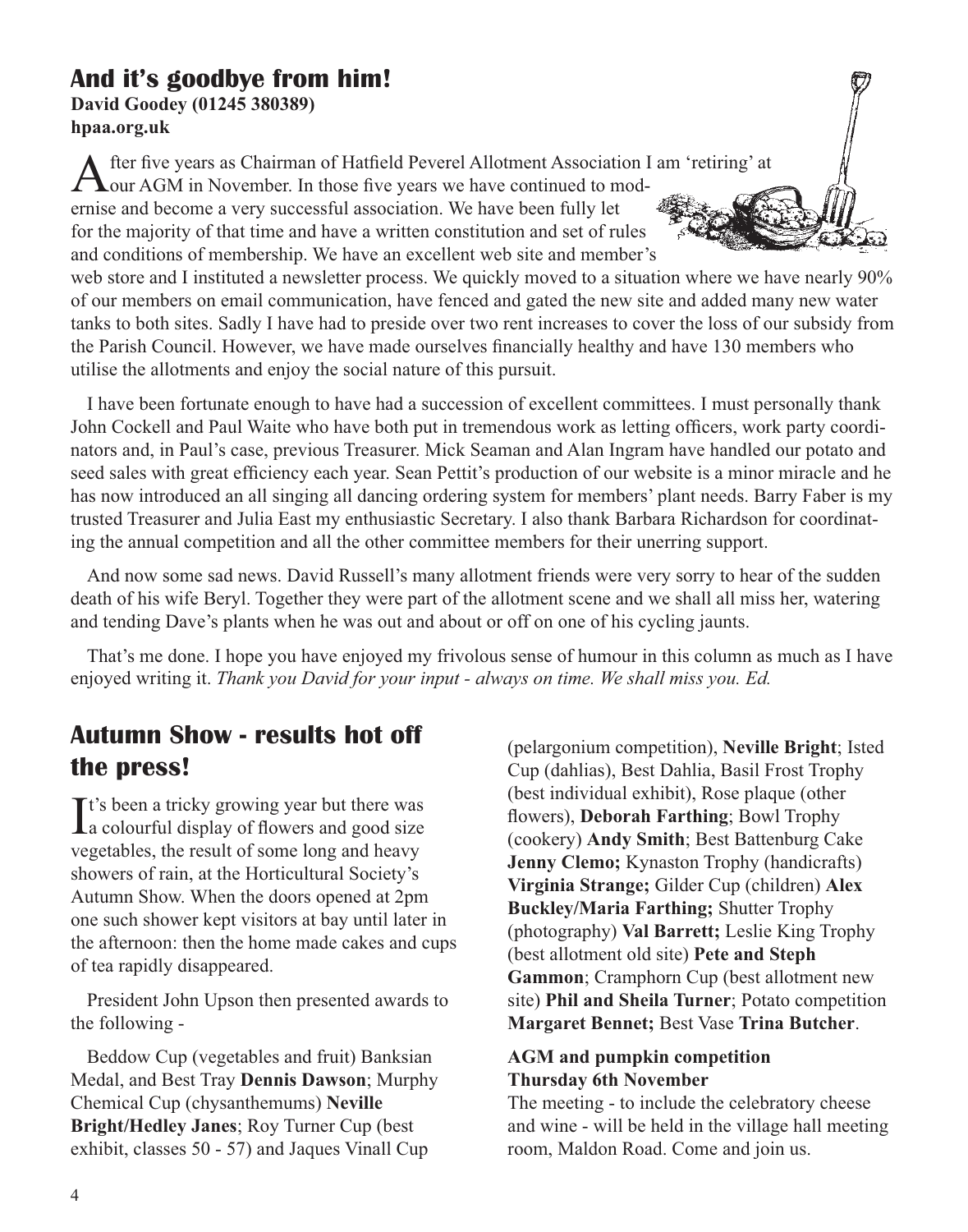# **Every Members Club goes from strength to strength...**

The popularity of the Every Members Club is growing - so much so that in September we moved into the main village hall to accommodate the ever growing numbers. We celebrate our third year anniversary in November and as a club we are extremely proud of how far we've all come together. We continue to thrive, offering a club like no other (words used by members). You will find us a friendly bunch, accommodating, supportive and above all fun!

The club, named by its members, is 'what it says on the tin' a place for everyone who wants to make solid and genuine friendships and enjoy plenty of fun along the way with members ranging from 55 to 92 years!

We have recently enjoyed lunch at Hylands House, cream teas at Flatford Mill, live entertainment, a very inspirational talk by Paul and Sue's daughter Michelle about her charity work, concerts from the children of Hatfield Peverel Infants, and we celebrated Phyllis and Charlie's Diamond Wedding Anniversary and Pearl's 90th as well as the usual shenanigans that a Tuesday afternoon brings.

Our special thanks for their continued support goes to Vic and Kay from the Community Association, the committee from Party in the Park for their much appreciated donation and club member Michael for his

kind donation also. We must also say a huge thank you to our very own Paul and Sue Scolding who dedicate hours of thought and organising to ensure the smooth running of the club and its continued success.

In the larger hall, our opportunities for more fun and frolics are endless and we are busy making plans to create bigger and better Tuesday afternoons. (The cake/snack table could run the length of the entire hall now guys so get baking!

Here's to another fantastic year and a warm welcome to anyone who wishes to join us.

**Club times - 1.30 - 3.30pm. Fish and chip lunch and raffle - last Tuesday in month 12.45 - 3.30pm) £2 donation on the door.**

### **Arthur's exhibition**

 $\sum_{n=1}^{\infty}$  Te in the EM Club are always thinking  $\blacktriangledown$  of interesting events, not just listening to music, talks, bingo and outings, and so a suggestion to hold an art exhibition of pictures painted by one of our first members was voiced and adopted.

Arthur, 92 years old in September and a very talented artist, offered to draw and colour in pastels pictures of our pets free of charge. It is difficult to tell the difference between the photographs he used as guidance and the resultant paintings; he painted cats, dogs, horses and even a parrot. Unfortunately

Arthur is now registered blind having lost his vision and so is unable to paint any longer. To celebrate his exhibition a suggestion was made to present Arthur with a cup suitably inscribed, and as you can see from the photo above he was overjoyed. Arthur had brought in additional paintings he had done over the years; we were delighted and these were offered to us to purchase at a reasonable price - all monies donated to Club funds.

All in all the afternoon was a great success - we members just know how to enjoy ourselves.

*Written by Brenda Holland and Pat House. Pictures by Neil Brown.*

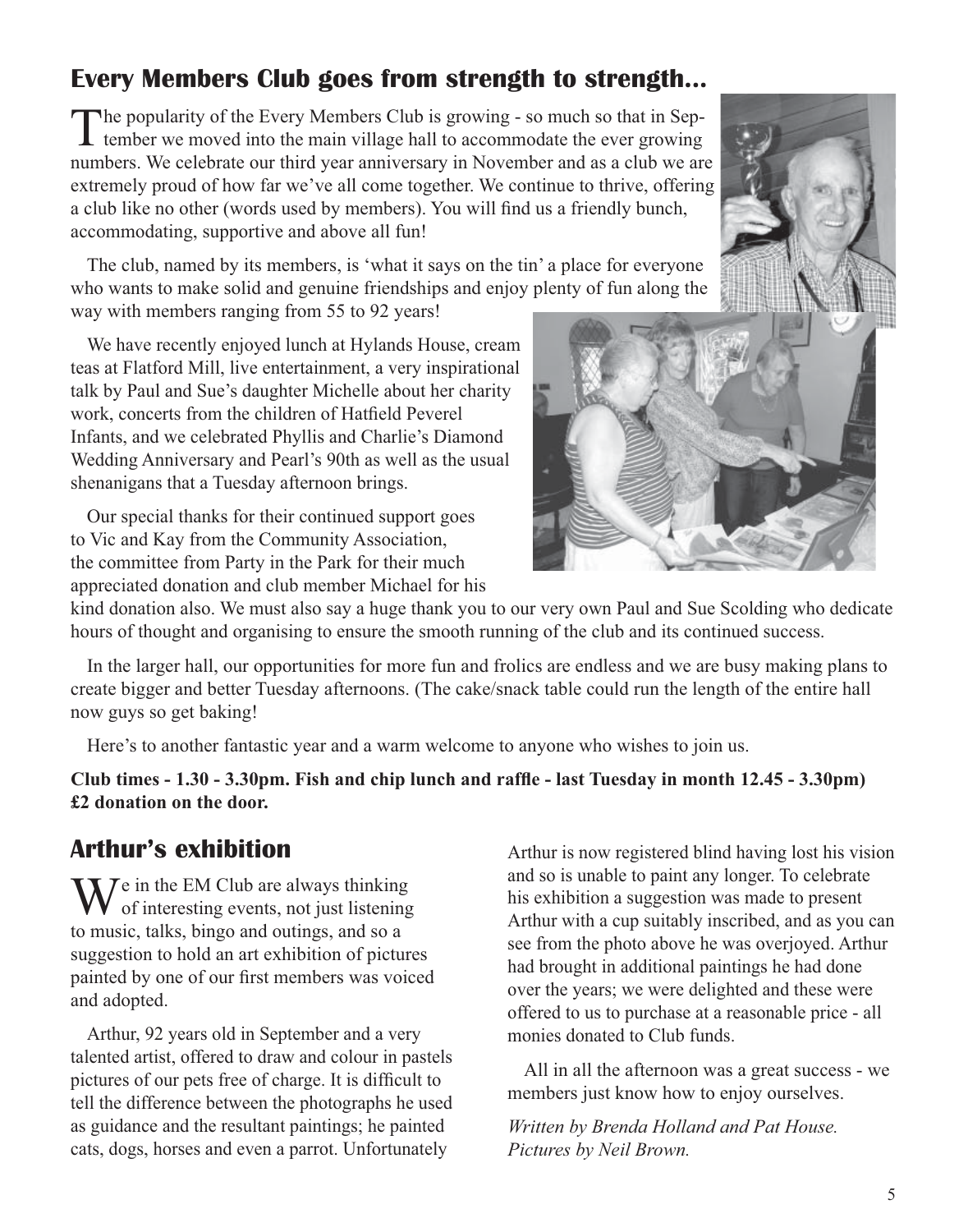# **Parish Council news**

**Lisa Miller, Clerk to the Parish Council Chestnut House, Church Road, West Hanningfield, Chelmsford, Essex CM2 8UJ Tel 01245 403071 parishclerk@hatfieldpeverelpc.co.uk**

#### **Co-option and vacancy**

Linda Shaw was recently co-opted onto the council. However, there remains one vacancy. If anyone is interested in local issues in the village and would be interested in joining an active Parish Council, then please contact the clerk.

#### **Planning**

All planning meetings are open to the public. Notification of these meetings will be erected in the village notice boards three clear days prior to each meeting.

#### **The following applications have recently been made**

Conversion of garage into annexe at Woolsmore, Maldon Road; reconstruction of garden wall with revised gate position and crossover at Hill House, The Street; erection of conservatory at 16 The Green; erection of two storey side extension at 26 Gleneagles Way; conversion of garage to habitable space, new porch roof canopy, external cladding with render and brick plinth and new boundary wall at Scheherazade, Nounsley Road; erection of two storey side extension at 1 Kimberley Cottages, Maldon Road.

**Scoping opinion request** - outline planning application for the erection of up to 850 dwellings, primary school, local centre and associated infrastructure at land adjacent to Lodge Farm, Hatfield Road, Witham.

#### **The following applications have been approved by the District Council**

Conversion of garage roof space to form additional bedroom at 1 Rainbow Mead; erection of first floor extension at 7 Stonepath Drive; erection of single and two storey extensions and internal alterations at 11 Gleneagles Way.

#### **The following applications have been refused by the District Council**

Erection of bungalow at land rear of 12 Mortimer Road; application to open on Sundays and Bank Holidays 5pm to 10pm at Hatfield Tandoori, Maldon Road.

#### **Tree Preservation Orders granted**

Work to trees at 2 The Pines and 7 The Pines – this has been part granted and part refused.

#### **Neighbourhood Plan**

At the last Parish Council meeting Jan Cole from the RCCE gave a brief summary on having a Neighbourhood Plan for development in the village. Councillors agreed to look into this option in view of Braintree District Council not submitting the Local Development Plan last June, and the New Plan which is now in progress. This will be discussed in more detail at the October Parish Council meeting.

#### **Grass Cutting at the Strutt Memorial playing field**

The grass contractor has raised concern that when he is cutting the grass on the recreation ground residents are allowing their children and dogs to chase the mower. When he intervened recently, he was met with a torrent of abuse which is unacceptable as he is only trying to do his job. Residents are therefore kindly asked to keep their dogs and children away from the mower so he is able to cut the grass quickly and safely.

#### **Website** Don't forget you can **view all Parish Council news on their new website which can be found at: http://www.essex.info.net/hatfieldpeverel/**

**Parish Council meetings - village hall 7.30pm first Monday in month 3rd November, 1st December.**

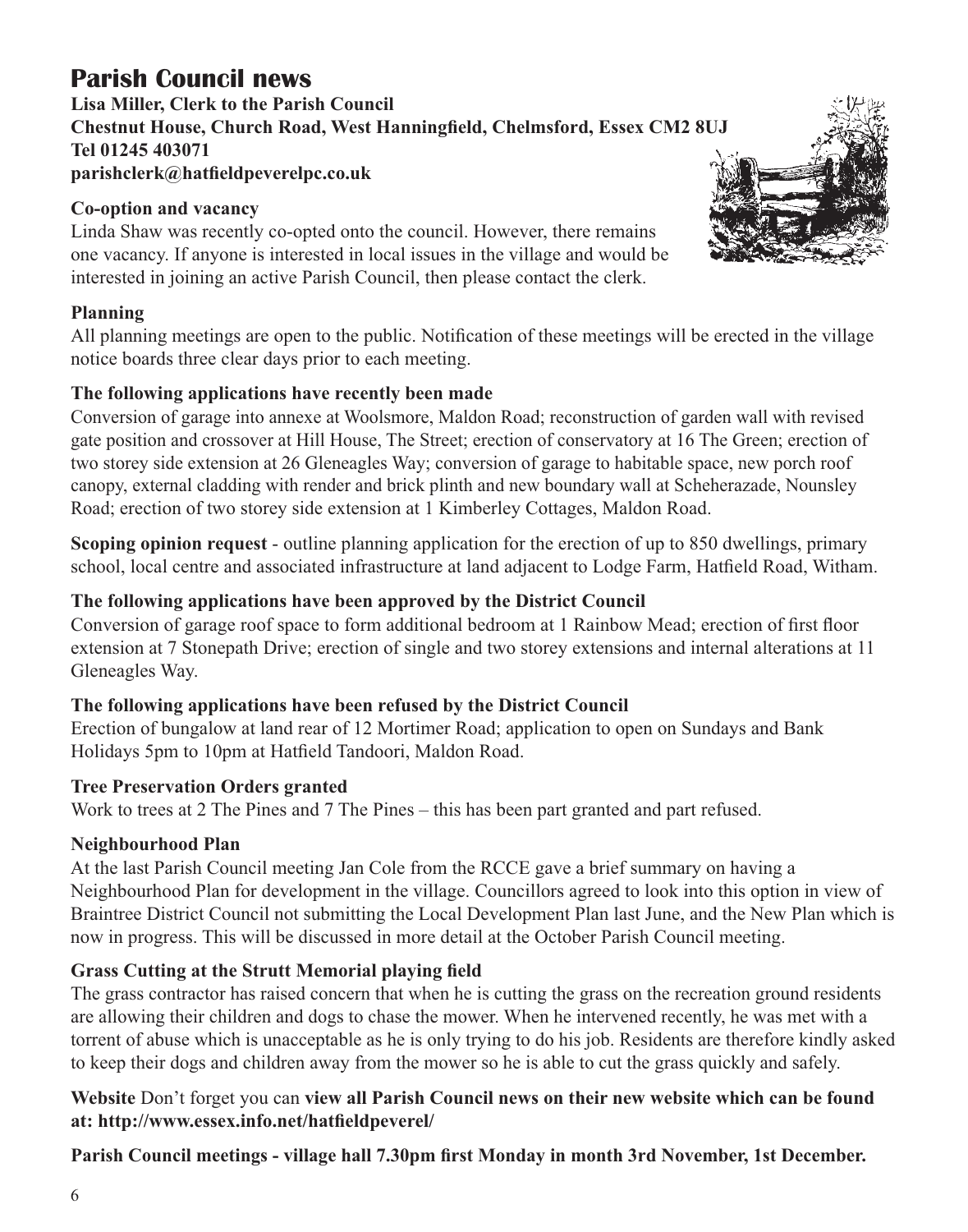# **Presentation time, donations from this year's successful Party in the Park**

In July the working party f<br>PIP presented cheques of n July the working party for £300 each to Father Stephen on behalf of St. Andrews Luncheon Club, Barbara Walker and Jenny



Clemo on behalf of Brownies and Girl Guides, and Emma Morris, Paul and Sue Scolding on behalf of Every Members Club. Funds were raised at the very successful Party in the Park in July of this year. The presentation took place in the lounge bar of the Community Centre and Mark Weale, PIP's Chairman for 2015, presented the cheques as retiring Chairman Garry Cockrill was unable to attend.

#### **All the world's a stage... Hadfelda WI -Chris Marks**



Our August meeting was well attended and actor Ken Lodge was heard even at the back of the hall. His talk 'All the world's a stage' conveyed how he worked at the Civic, Mercury and Southend Theatres in Shakespeare, comedy and rep where they do a 12 week stint in the same theatre but playing a part in eleven plays! That's a lot of lines to learn. He did readings from 'The Wind in the Willows' and the poem 'Macavity the Cat'.

Eight members went to the Group Meeting - we did not win the poetry competition. The County Show is on 13/14th June at Hyde Hall, Chelmsford. The Baton Relay to celebrate 100 years of WIs will stop at Chelmsford Cathedral on 26th November and will make its final stop in Essex at the London Cruise Terminal with a reception by Thurrock College and Grays Town Bank and tea with musical entertainment by 'D' Day Darlings. The baton will be handed over to Kent Federation.

In September Keith Lovell, a retired Vicar from Noak Hill now living on Mersea Island, related interesting bits of information about Essex especially Tiptree and the Wilkinson family. The village may have got it's name from Mr Tipper who owned most of the land then and the big tree on the heath - Tipper's tree! Marmalade is known world wide as

as a British thing although we do not grow oranges. The first marmalade was made from limes and given to sailors for scurvy because it contains vitamin C, hence (*British*) sailors were called 'Limeys'.

Wilkinsons has been making jams and preserves in Tiptree for 125 years - these are sold in 60 countries and found in most hotels, cruise ships and airlines. London's Selfridges in Oxford Street has the best display of stock - two lorries a day make deliveries to London. Staff members were accommodated on the estate in places like Damson Cottages and Cherry Lane and many still live here. There are no public houses on the main street due to the first owners of Wilkinson's not wanting his workers to frequent them. They had their own pension scheme before most other places had a similar scheme.

Keith also mentioned village signs: Great Wigborough has a Zeppelin in the corner of their sign as one came down in 1916, and on the Feering sign is a pea pod; Mr King of Kings Seeds lived in Feering and grew a new strain of pea which was sent to London on the train from Kelvedon. It became known as Kelvedon Wonder when it should have been Feering Wonder!

Speaker at the open meeting on **22nd October is Mark Lewis who will talk on 'Keeper of the Light - Lighthouses'.** On **26th November Barry Kauffman's talk is 'Wildlife in the garden'**, and its **our Christmas 'do' on 10th December.**.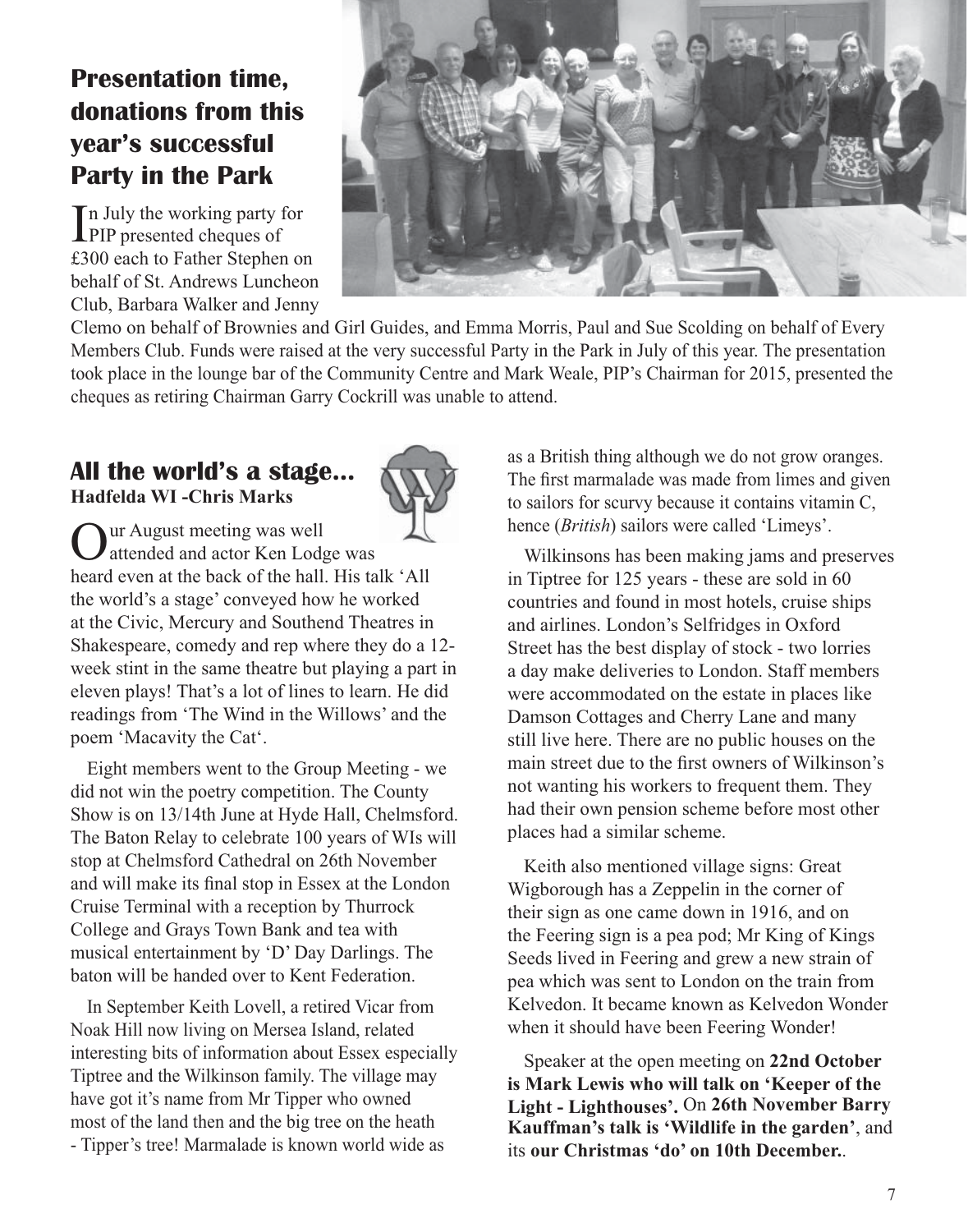# **Alan Ernest Doe**

1929 - 2014

Alan was a member of a family<br>which has been a major part of the local communities in Ulting and Hatfield Peverel for over a hundred years. He was a much loved husband, brother, father and grandfather and a well respected agricultural engineer and businessman. He was a friend to many, generous, a creature of habit, an upholder of traditions and a man whose word could be relied upon. He had a deep sense of responsibility to both his own family and those who relied upon him for their employment.

Alan was born on St George's Day, 23rd April 1929 - the elder child of Ernest Charles Doe and Blanche Florence Doe. He spent many happy hours with his grandfather Ernest Doe, who had founded the business as a blacksmiths shop in Ulting in 1898. Ernest Doe & Sons Ltd can trace its roots back to that blacksmiths shop. Alan's father was the first to realise that tractors were going to displace horses on the land and would provide the way forward.

From early days farms, farming and machinery were important parts of Alan's life. He attended King Edward VI Grammar School (KEGS) in Chelmsford, where it is said that if you lifted the lid of his desk you would find an array of toy tractors. He recalled helping the war effort in 1940 during school holidays by driving an Allis Chalmers Model B tractor with his grandfather behind him on the binder.

In 1951 Alan married farmers daughter Jill Davies at High Beech in Epping Forest. He and Jill built Appledore, the house in which they brought up their three children, Diana, Colin and Marian, who all work for the family business. He was immensely proud of his seven grandchildren. His life long friend was John Upson, who sadly died in 2003. They were at school together, John was Alan's best man, and for many years they were church wardens at St Andrew's, Hatfield Peverel.



*Alan Doe in front of a display of his company's famous Triple D tractors which were built at Ulting in the late 50' and early 60s*

A major part of Alan's life was devoted to the family companies and the family farm. He was immensely proud that his grandfather passed on the family farm to him, an enterprise which Alan duly nurtured and in which he took a keen interest. He never lost his love of farming. Two days before he died he was out in the field watching his new combine at work.

The family companies were a huge driving force in Alan's life. He was still working five days a week in the businesses he had helped grow. Ernest Doe & Sons, Colchester Tractors, Colchester Tillage and Doe Motors were the main enterprises, although there were several others. He regularly met with his fellow Doe Motors directors on Saturday mornings.

Being a man who loved his family greatly, it will come as no surprise that Alan's concerns extended to his greater family - the employees of the companies for which he was responsible. He was a frequent visitor to hospital beds of sick employees. He knew virtually everyone by name and he took an interest in their children. He was immensely proud that successive generations of the same family would choose to work for him - grandfathers, fathers, sons and daughters.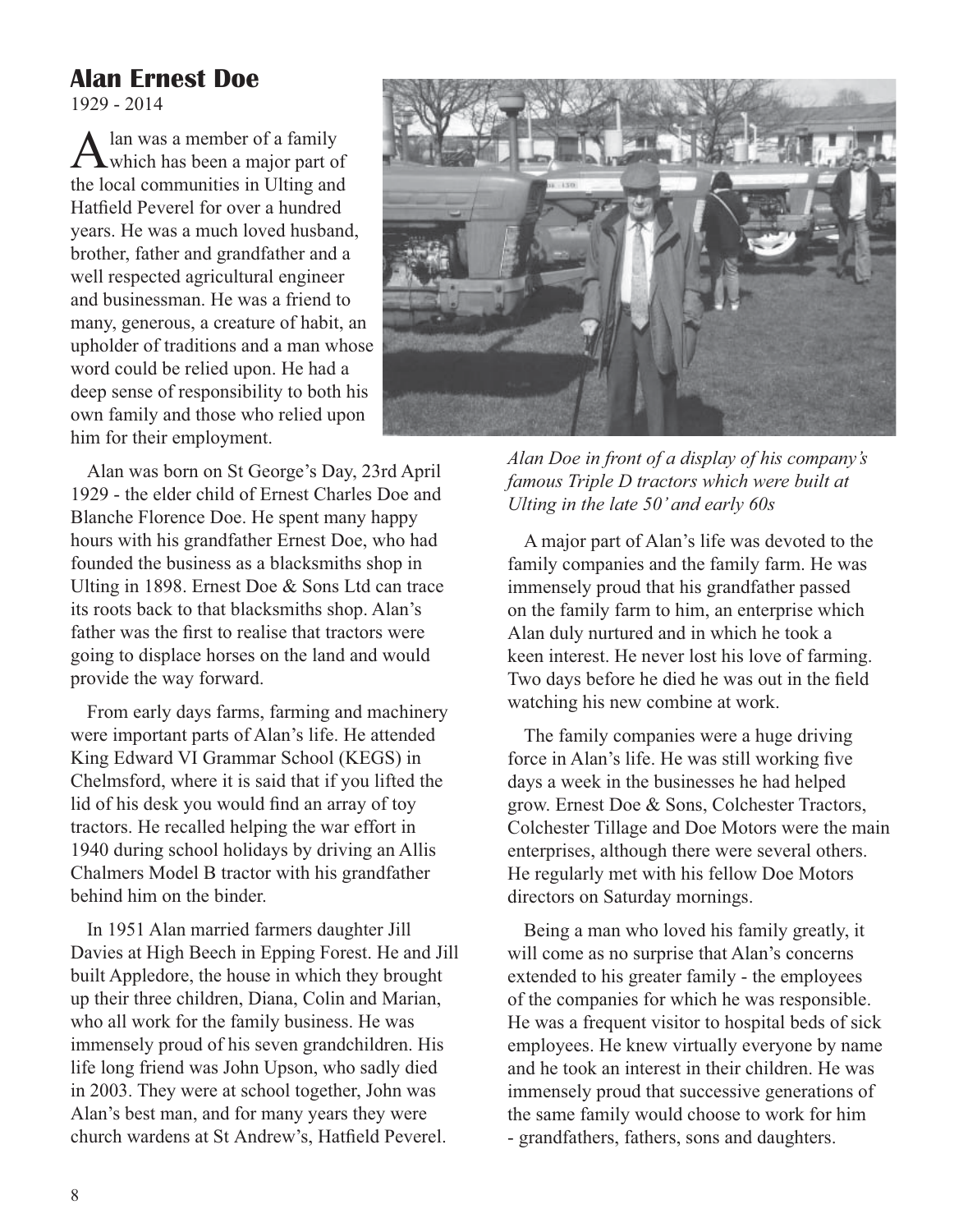One of his greatest joys was to present long service awards to his employees each year. No wonder his employees were happy to call him the Guv'nor!

But Alan was not all work. He had a love of music, jazz in particular. In his youth he had built radios and in later years enjoyed buying old radios and bringing them back to life. Being an engineer by training he was good at fixing things that had broken - making them better than when first made. He loved hi-fi too and was always adding to and improving his hi-fi set up. This involved playing music at volume 11 just to see what it could do.

It was a privilege to know Alan Doe. He was very much loved and will be greatly missed by us all.

*Thank you to Derek Marriott, Alan's son in law, for these extracts from his reflections* 

# **A good Christian man**

*Extracts from Revd Stephen Northfield's address at Alan's funeral service*

At my first PCC meeting - the Parish Priest is The Chair of the meeting - I wondered what might happen. It was about bricks, the size of bricks used on the newly completed Church Hall and some mistake concerning them. The discussion was quite extraordinary but with astute minds like Alan and John working on the subject, probably not. I was glad, as new kid on the block, that the said bricks were not being thrown around.

Alan could seemingly be completely in his own world during discussions at meetings but would suddenly intervene with a couple of sentences summarizing what had been said and proposing a course of action. He intensely disliked flannel and spin. Before he resigned as Churchwarden he went to a meeting about the future of ministry in the Diocese. He saw this as a softening-up process for getting rid of clergy: what annoyed him was this was seen as allowing the church to flourish in new and exciting ways. To Alan, and to many of us, it was like saying get rid of half of your lorries and half of your staff and your institution will be better off.

His many acts of generosity to St Andrews and

Ulting Churches and communities are numerous. If a need arose without fuss or ceremony it would happen. One Remembrance Sunday I came into St Andrews at half past seven to take the 8am service and found the church very warm and the air choking. A catastrophic collapse of the heating system had caused carbon monoxide to be pumped into the church as well as heat - the fire brigade checked there was no fire. Knowing how cold St Andrews can be in winter Alan found a barn heater - it warmed the church up in 5 minutes flat. It had to be switched off during the service because it made too much noise, but it did the trick. Alan's concern did not stop there. A new component was needed but would take a week to get. When he saw it was a matter of transport he sent his men to Shropshire to collect it and bring it down to us. We were back in action in two weeks.

I will conclude by saying that Alan's life as a Christian, his philosophy if you like, was firmly based on the first two commandments; 'love God and love your neighbour.' I can say without a shadow of doubt, he had them written on his heart. Finally I would like quote something one of our parishioners, who was sadly unable to be with us, said of Alan 'there was nothing to dislike about him' After a tribute like that what more can be said?

**Poppy appeal, help needed Peter Archer, Branch Secretary 01245 381286 email: hatpevrbl@aol.com**

Last year, in 2013, our Poppy<br>Appeal raised £4476, £1150 from the door to door collections. This year we already have a donation of £131 to start the 2014 village appeal.



**If you can help with our Poppy Appeal**  with house to house collections, or by taking a collection box and a tray of poppies to your work place, the branch would be grateful. Contact me on the number or email above if you would like more information.

On Sunday, 9th November at 3pm, the village Remembrance Service will take place at St Andrew's Church. We look forward to seeing you.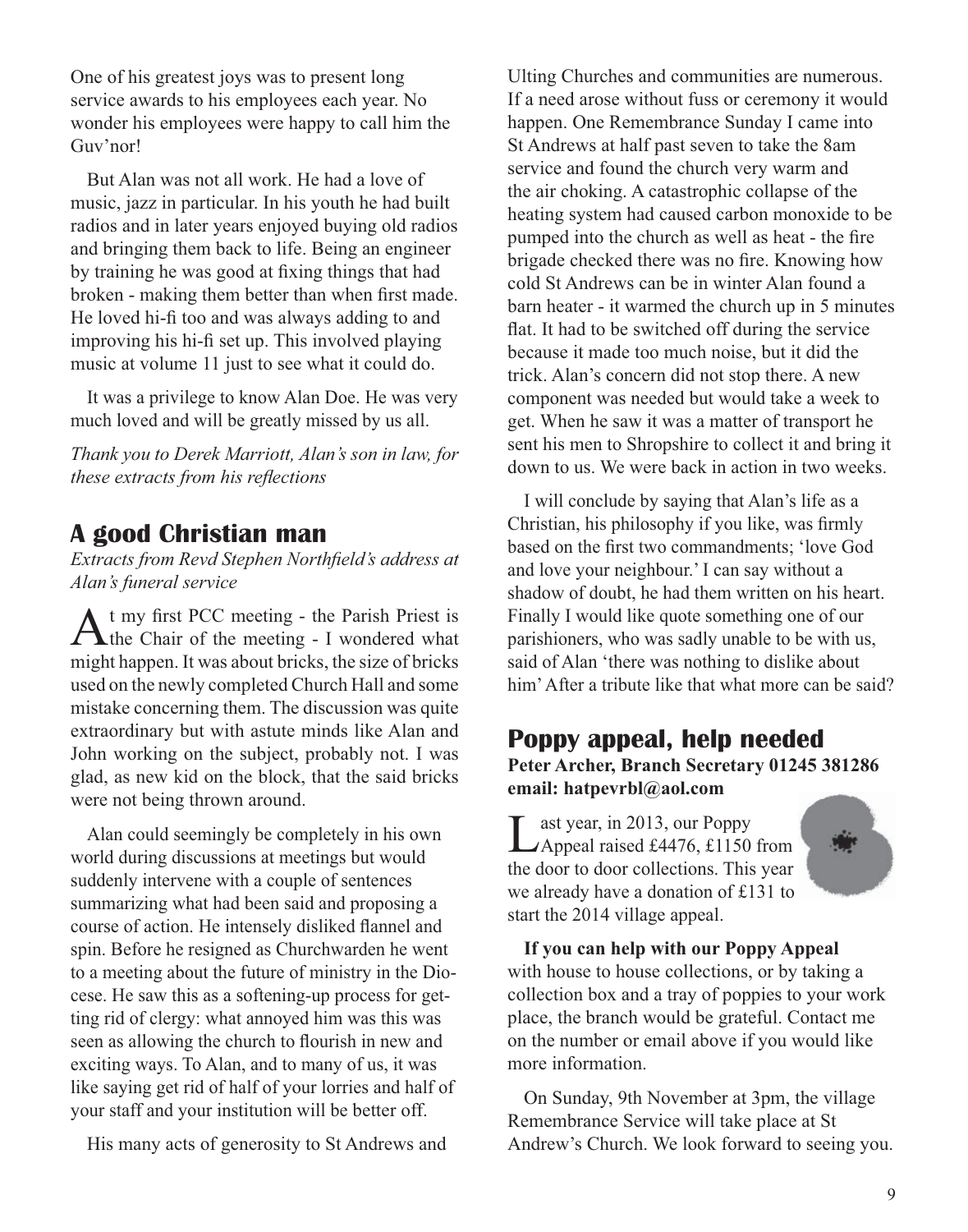# **Bring on the mud...**

**The Tough Mudder is a twelve-mile obstacle course designed by British special forces - some call it the world's hardest assault course ever. As well as a half marathon over mixed terrain, the course can include crawling under electric fences and scaling walls - with the added challenge of a lot of mud!** 

The Tough Mudder is coming to England on 25th and 26th October this year and taking part will be an enterprising and brave nineteen year old Alice White who lives in Ferndown Way, Hatfield Peverel, and her friend Aimée from Colchester. Alice has been hospitalised for mental health issues - the psychiatric unit helped to save her life - and is raising as much money as possible for the mental health charity Mind which provides individuals and their family support regarding mental health without any government funding. Alice says 'Whenever I listen to the news, it is all mental health cuts but I want to do this because I had a fantastic service that has enabled me to do the things I am doing and still be here'



It will be a tough challenge: Alice wanted to join the Army but is a type 1 diabetic and as she says 'this is as close as I will get'. Her diabetic nurse said the challenge is against medical advice but , says Alice 'never mind, I'm young'. Her training includes at least ten miles of running a week, training with Chelmsford City ladies football club and sessions with the Marines, via her college.

To take part in this event the girls have had to raise £115 each for entrance fees: all fees are donated to Help for Heroes. Alice has already raised over £600 for Mind, and would like to thank everyone who has so far helped her with her challenge.

If you would like to make a donation, no matter how big or small, Alice and Aimée's online giving page is **www.justgiving.com/AliceAndAimeeMud** or a donation through the door of 2 Ferndown Way in a envelope with your name on it to be passed to the charities involved so they can give their thanks.

And when the mud has settled, what will Alice do next? 'When I have finished my college course, I hope to go to university to become a mental health nurse so I can go back into the system and help other people. It's not like an X Factor sob story but I have the insight, I've been there as a patient, so I would like to go back and help'

Best of luck, Alice and Aimée, we'll keep our fingers crossed the mud is not too deep!

You may be too late this year, but if you fancy a challenge and are over eighteen years old, this may be for you. Tough Mudders are held worldwide and are ideal for raising monies for your own personal charity, or to take part and test yourself. The course can take four hours plus and you do need to be reasonably fit.

| Flu vaccination days The Laurels, Boreham /Sidney House Surgery, Hatfield Peverel |                                   |               |               |              |  |  |
|-----------------------------------------------------------------------------------|-----------------------------------|---------------|---------------|--------------|--|--|
| The above clinic will be held on the following dates                              |                                   |               |               |              |  |  |
| Day                                                                               | Date                              | <b>Time</b>   | <b>Time</b>   | <b>Venue</b> |  |  |
| Wednesday                                                                         | 15th October                      | 08.30-11.30pm | 14.00-18.30pm | Sidney House |  |  |
| Saturdays                                                                         | 11th & 25th October 08.00-11.30am |               |               | The Laurels  |  |  |
| No appointment necessary - you may attend either venue                            |                                   |               |               |              |  |  |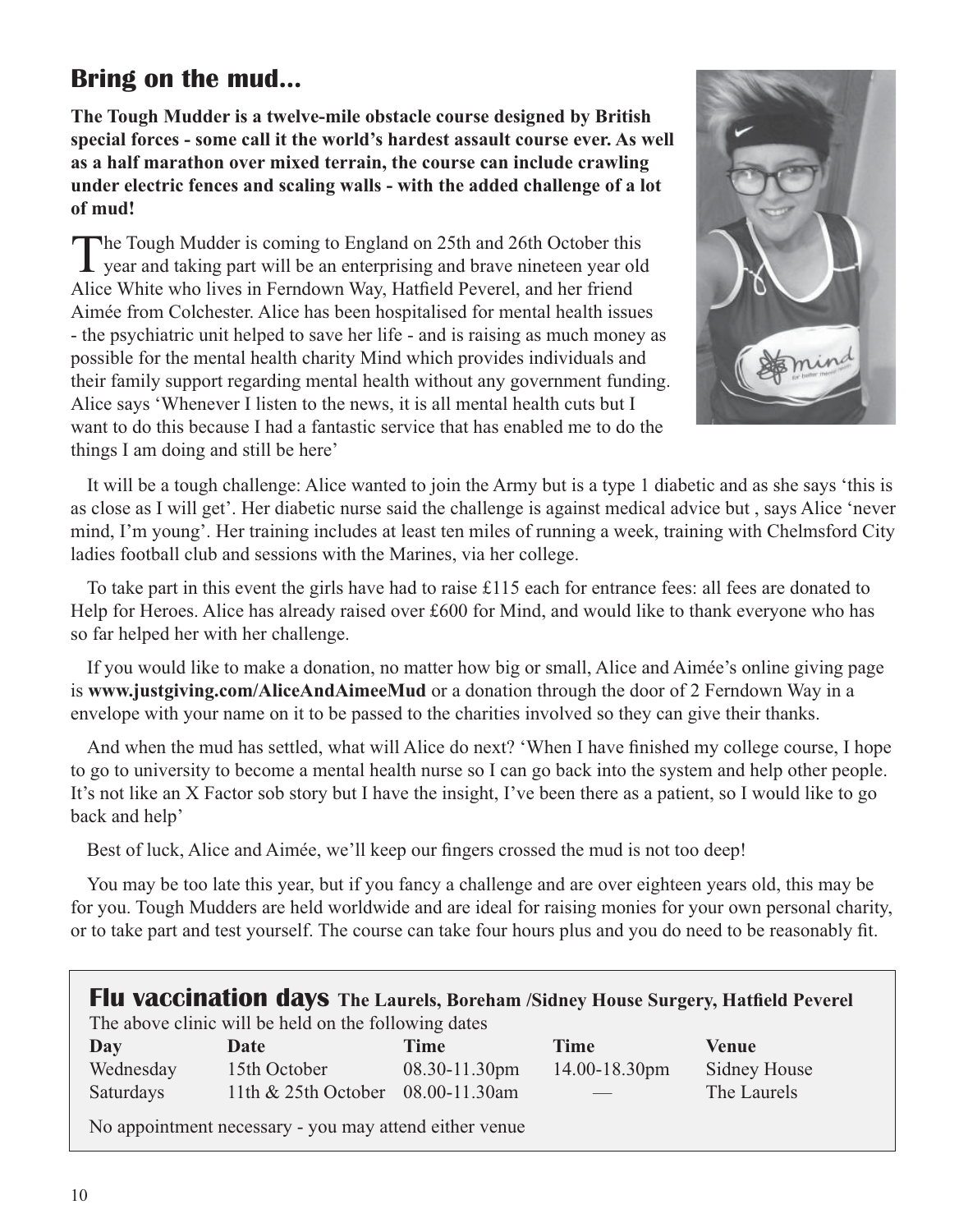

Terling ford was the action place, deep water, spillages, water fights, good for photographs. Above the winning team of Kevin Peear (striped shirt), Richard Howard and Richard Head are cheered on as they make for the bank. We think this is in the 1970s.

# **Pram race relived...**

*The response to our request for photos and reminiscences of the pram race exceeded expectations. It's surprising what we keep in our attics! There was only room for a pageful this time, the rest - and maybe others? - will appear in the Christmas issue. Meanwhile...*

ver sixty years ago the **f**irst pram race was held in Hatfield Peverel village, we think the brainchild of Mr Hildersby from Brewery House who ran the Methodist Church youth club. This was in 1950. The following year with news of the race broadcast by youth club members competition had grown and competitors met at the station car park (photo top left) for the start of the race, a seven mile course including an exciting run through Terling ford, especially damned for the occasion, where racers were bombarded by bags of flour from

watchers on the bridge.

The route back went to Terling Hall Road, passed Crix and into the village via Remembrance Avenue, Maldon Road to the finishing line on The Green. Winners were, below, Peter Prentice, Paul Stewart and John Cresswell in the pram.

Again at Terling ford, in 1959 the centre picture is of Denis Ashby (in the pram) with Roy Weavers and John Young.

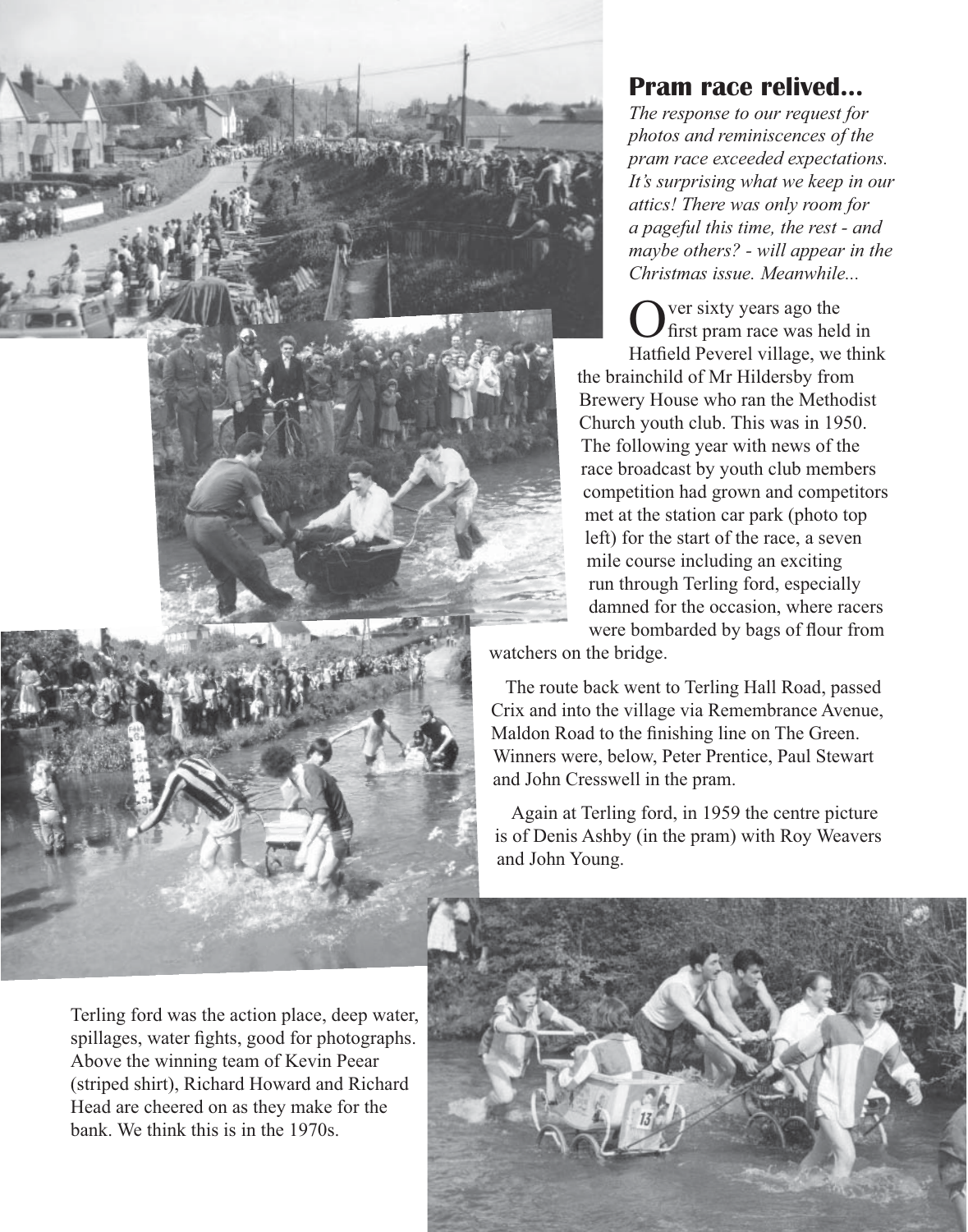# **News from St Andrews**

Before writing this article I had the pleasure of cutting the Vicarage grass (or some of it). Usually this is simple; the grass minimal with the broad-leaved weeds making it look untidy. This year spring has sprung again! Far from being simple it was like hay-making! The churchyard team have had the same problem; the mower clogs up on the large volume of grass, along with the less-than-rotted grass from last week! But it is definitely autumn; nights are feeling



chilly but everything is remarkably green. We have had the St Andrews Harvest Festival but most of the harvest has been gathered in since middle to late August. As last year, we supported the Braintree and Witham Foodbank and also WaterAid, two very worthwhile causes.

Although August is a time when not much seems to be happening, in reality quite a lot happens. There are weddings and baptisms; also funerals, including one for a former Churchwarden Alan Doe. His legacy of unstinting generosity and graciousness to the church and to the community will live for ever in the minds of all who had the pleasure of knowing him. As last year we had a Messy Church event at Crouchmans entitled Messy Journeys. Led by Mary Daw and Anna Tomlins it looked at the theme of journeying, both physical and spiritual, through craft, worship, games; all this with a 'Bring and share lunch'.

With our two schools, we will be supporting 'Samaritan's Purse' (the shoe boxes!) and we continue to support the Colchester Women's Refuge. We are also affiliated to Open Doors which is committed to supporting Christians and their families who are being persecuted for their faith - we are supporting an Open Doors initiative to provide family survival packs for those who have fled into the mountains to escape the murderous ISIS regime. Each one costs  $\pounds 70$  and our church and village have contributed enough for 7 packs. Those who receive these cannot thank us personally (it would be too dangerous) but we know they are thankful. In November, we will hold a 'Secret Service' to try and enter into the world of the persecuted Christian, albeit in a small way. Look out for posters in October/November. Open Doors also asks us to pray for persecuted Christians; we are having Prayer Mornings once a quarter in the church with a mixture of Bible readings, prayer and quiet. The emphasis is on quiet prayer - look for posters and entries in the Parish Magazine. We also run a time of quiet prayer and contemplation entitled 'A Quiet Space' every second Monday of the month. This is in someone's house, lasts three-quarters of an hour and is peaceful time of listening, silence, prayer and music. Anyone is welcome, there are no beginners; we are all learners.

There is a potential difficulty looming which requires someone with good computer skills and patience. Our Church magazine relies on the generosity of our advertisers to keep it afloat and costs low. **We desperately need someone to chase the letters sent out to remind advertisers it is time to renew.** It happens once a year, about now, so advertisements are ready for the printers by December. If anyone can help with this, please have a word with me, the Vicar tel: 380958 or email SRNorthfield@aol.com Ride and Stride (formerly Essex Churches Sponsored Bike Ride) took place took place in September and three people bravely set off early that morning. Half the money raised by sponsorship comes back to us; the other goes to the Essex Churches Trust. A coffee morning and toy sale held on 6<sup>th</sup> September raised £477.72 - thank you to Mary Daw for organising it and everyone who took part.

#### **Some useful dates to put in your diary:-**

**Saturday 18th October** – 7.30pm concert at St Andrews Church. **Tuesday 21st October –** Morning of Quiet Prayer at St Andrews 9.30am to 12.30pm. **Saturday 1st November** – 10am coffee morning in the Church Hall. **Monday 3rd November** – 9.30am Samaritan's Purse box filling in Church Hall.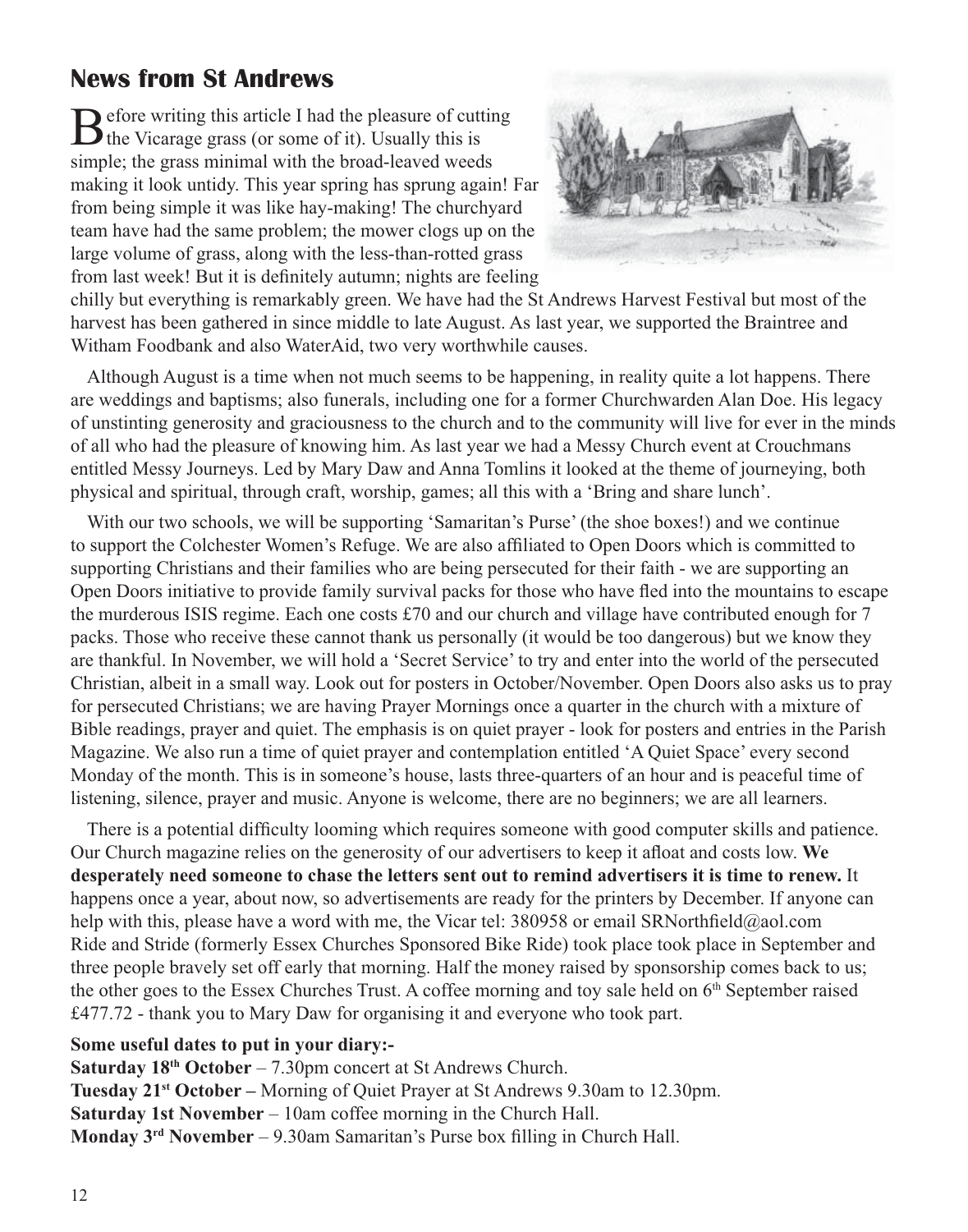**Sunday 9th November** - **Remembrance Sunday:** A Service of Remembrance and Dedication will be held at 3pm including an Act of Remembrance and there will also be an Act of Remembrance at the Family Service, which begins at 10.15am.

**Tuesday 11th November** – 11am (begins 10.45am) An Act of Remembrance at All Saints: Ulting. **Sunday 16th November - 'The Secret Service' at 10.15am: St Andrews Church.** This is a service especially designed to express solidarity with fellow Christians in parts of the world where they actively persecuted for their faith. Such a service would be advertised by word of mouth or gesture, obviously we have to advertise ours. Look out for posters at the beginning of November.

#### **Please note: there will be no Christmas Bazaar this year but there will be an extra coffee morning with a Christmas theme on Saturday 6th December.**

**Samaritans Purse.** Now is the time when we collect gifts for children in an as yet unspecified place of dire need. These are basically the same as last year, toys, teddies (small), toiletries (no glass or liquids), hats, gloves, scarves, stationary and sweets (no chocolate). Please note - soft toys have to be new; this is due to various regulations imposed by the customs and border authorities in the recipient countries. If you prefer to give money, then a gift of  $\pounds 2$  will offset the cost of sending one box. If you are a taxpayer, there is a Gift Aid declaration and envelope with the leaflet. At present, for every £1 given, the taxman adds an extra 28 pence (56 pence for £2, so for every £8 gift-aided, another box goes free, or, to put it another way, for every £100 gift-aided, another £28 is added - 14 boxes worth!). Now that is not to be sneezed at.

**Carol 'Songs of Praise' -** We hope to have another of these, possibly on 2nd December at 6.30pm. Monies go to the Children's Society. Just come along; it's good fun as well as making a merry noise to the Lord.

**Please remember in your prayers** those living in Terling Hall Road, Terling Road, Toulmin Road, Ulting Road, Vicarage Crescent, The Vineyards, Wickham Bishops Road, Willow Crescent, Witham Road, Woodfield Way, Woodham Drive, Yew Tree Close.

# **Mothers Union**

In September Fr Stephen conducted our Autumn<br>Communion Service; he spoke on St Peter and **L** Communion Service; he spoke on St Peter and the trouble he got into with the High Priests when he started preaching about God's forgiveness through Jesus Christ, and told the people they could approach God in prayer directly without going through a priest. This did not suit the establishment: Jewish priests made a good living from bringing God's forgiveness to a sinner for a fee of a sacrifice in the temple. They gave rulings on legal and moral matters and were well rewarded by Roman authorities for keeping the Jewish population under control. It seemed to them Peter and the apostles were proclaiming Jesus as the new King, and his death was a sufficient sacrifice for the forgiveness of sins, also proclaiming a new law of love for all. Peter and his pals were ordered to "shut up"

There was no way Peter could do this; Jesus had ordered him to spread the good news of

God's love, his forgiveness and the resurrection to eternal life. The apostles had done this and keeping silent would be to disobey Jesus but speaking out would disobey the nation's rulers.

Jewish rulers treated the apostles with contempt and said they had no authority. Peter's authority was that a lame man he had cured, in the name of Jesus, was now walking and praising God. He asked the priests who it was right to obey- God or them? He implied it is possible for laypeople to know the will of God if we pray, consult the Bible, seek guidance from councillors, and obey our conscience. We may then understand what God wants us to do and obey his will.

Our next meeting is on Tuesday 7th October when our speaker will be Mrs. Loy, who will talk to us about Fair Trade. She will be bringing along some goods to sell so spare cash in our purses might be a good thing! Everyone is welcome.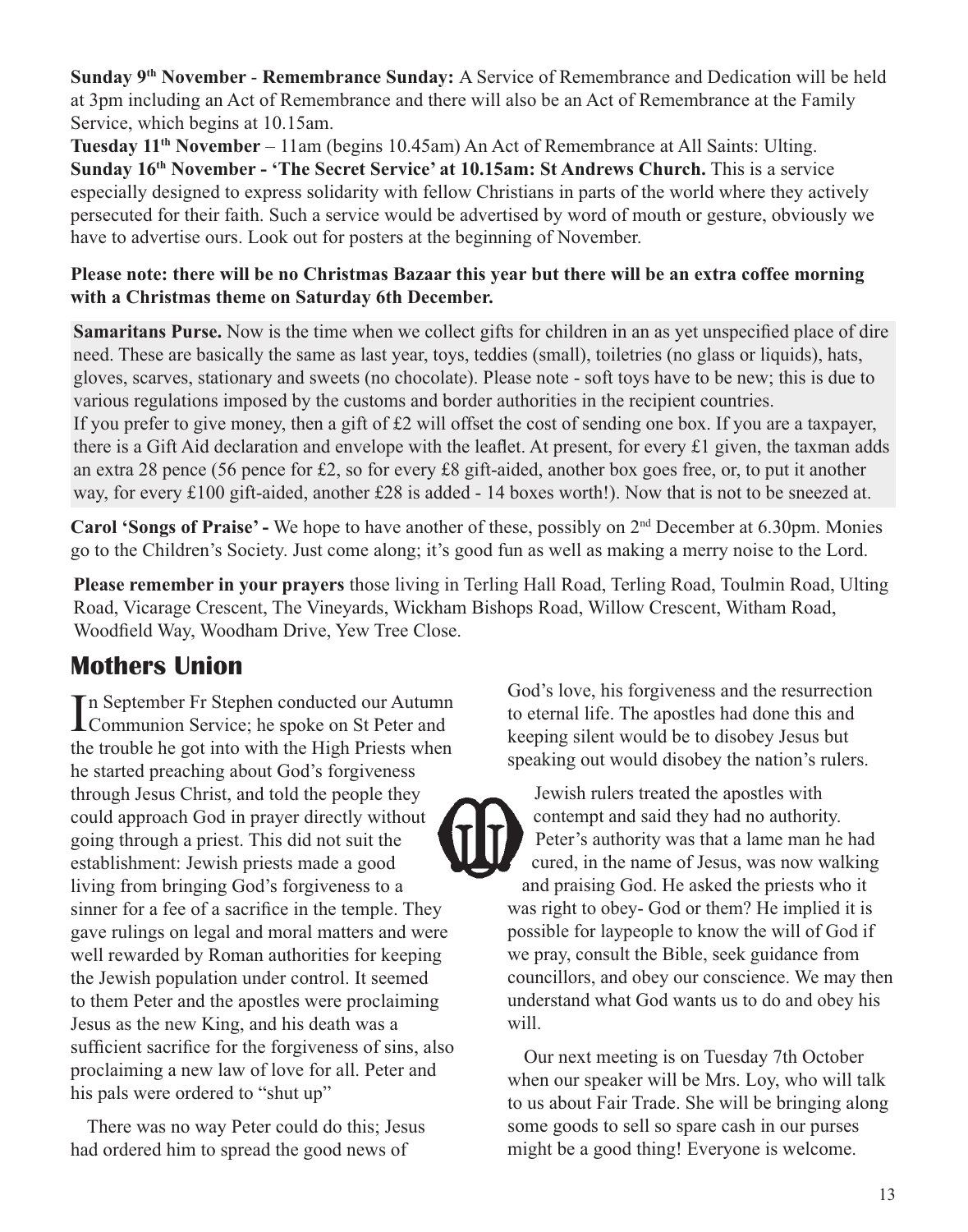# **Harvest celebrations at the Salvation Army**

Celebrations started with a Saturday evening cabaret, using small groups of artists suitable to the relatively small building. Staging was loaned by St Andrew's Junior School and a colourful backcloth with a harvest theme erected. Brass music was provided by a quartet led by Deputy Bandmaster Paul Mitchinson from Southend. The group presented pieces of a harvest flavour but included the march 'Peverel' written by Derek Jordan for the corps 1991 Centenary. Dialogue drama was by Darren Middleton and James Martin with items on a biblical theme. Professional singer Ian Jordan, raised in the village, gave his services free and with his singing and interaction with the audience help to created a very happy and relaxed atmosphere. Tea and scones were served, and the brass quartet lead the singing of 'Bringing in the sheaves' to close.



Sunday morning was a harvest 'songs of praise' led by the corps' own brass trio. Two altar services took place, one with monetary gifts, the other with food later delivered to the local Home Start office.

# **Methodist Church**

On 4th August we joined in an ecumenical service at Ulting Memorial, led by our Minister Rev Sue King, to remember those in our village who had gone to war 100 years earlier to serve in World War One. Together with about 30 residents with an age range spanning 70 years we took part in a simple service. The bells of Ulting Church were rung at 11am and poppies laid at the foot of the memorial with the words of the war poet Laurence Binyon echoing down the years 'They shall grow not old, as we that are left grow old -'

Our village service contrasted vividly with the major services held throughout the day in cathedrals across Great Britain and the service held at dusk at the war memorial in Mons Belgium attended by our royal family and many European dignitaries. At this cemetery, many are buried together from both sides of the conflict commemorating their sacrifice with equal dignity.

More thought provoking is the spectacular display of large ceramic poppies being progressively planted to cascade down the ramparts of the Tower of London and fill the moat to suggest 'Blood swept land and seas of red'. Eventually 888246 poppies will be planted by Remembrance Day on the 11th November to represent every British fatality during that first Great War.

In our prayers at the Ulting memorial service, we pledged to be good neighbours to care for those in need. Our Church continues to support local people by contributing food and toiletry items to Braintree food bank for people in crisis. At our Harvest Festival on 21st September we celebrated our first year of contributing to this scheme - we have forwarded 290kg (640lbs) weight of items, a tremendous effort for our small congregation and local supporters. Items of non-perishable food (with a 6 month life span) and toiletries can be left at our Church during Sunday service or at any of our events. St Andrews is collecting for the same scheme. **We hope you will support us in this work which has a direct impact on helping local people.**

#### **Special events**

**Sunday 16th November 11am - our service** includes a talk from a LEPRA representative (fighting diseases of the poor), followed by lunch **Wednesday 26th November -** Celebrate, a service of praise and worship. Refreshments from 7.30pm followed by service at 8pm

#### **Regular events**

**Every Sunday** 11am Morning Service **Every Thursday** 10am - 12 noon Open Door - come and join us for tea/coffee and friendly chat **2nd Saturday in month** 10am - 12 noon coffee morning and cake stall

**1st Monday in month** 7.30pm House Group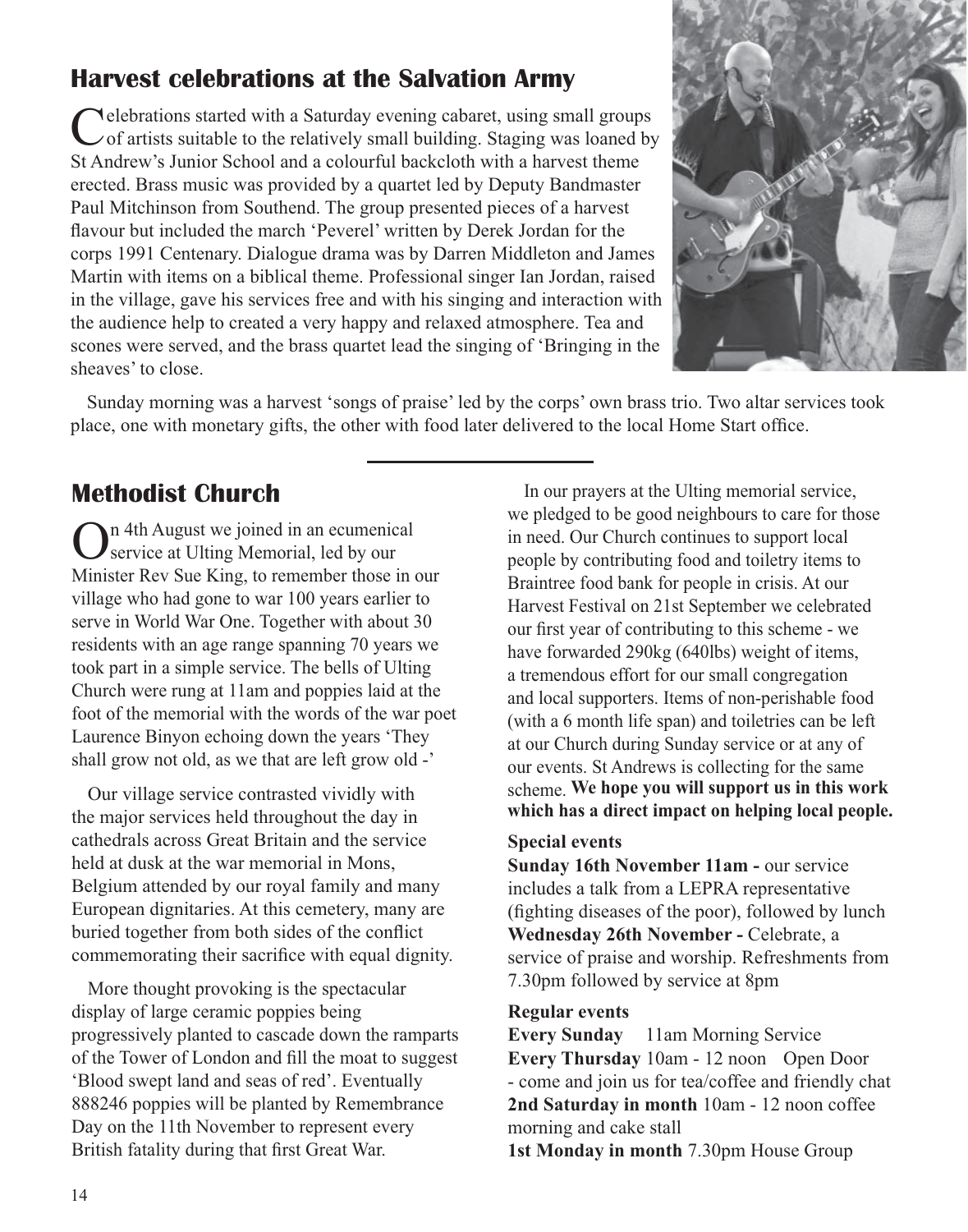# **Arresting, harvesting and sampling festive delights!**

**Peverel Wine Club – Vee Green Secretary (01245 355723) www.peverelwineclub.co.uk email peverelwineclub@hotmail.co.uk**



Our last two meetings have been different yet enjoyable. August saw us at the Essex Police Museum in Springfield. Volunteer guide Roger Johnson met us in the museum and talked us through various exhibits, the history of the Essex Police force and the origins of the Police Museum. We then toured older parts of Police Headquarters including the former Chief Constable's lovely house and secret garden, plus the stable blocks and dormitories of Victorian times before coming up to date with a visit to the control room – the calm centre of the continuous whirl of emergency calls.

September was the start of the autumn programme and a jolly Harvest Supper; a ploughman's platter followed by home-made apple crumble and cream, washed down by our own wines, beers and ciders. There was much rivalry to win the Cowpat Competition and even more NOT to win the marrow in the raffle! Supper was accompanied by the Wurzels' Greatest Hits, which only slightly marred proceedings, and all were proficient in 'ooh aaring' by the time we went home! We welcomed visitors and prospective new members Paul and Donna Boreham and Lorraine and Henryk Podlesny.

October is our only serious meeting of the year – the AGM when we review past activities and financial position and carry out elections. This year Bob Hill is standing down, and we look forward to a flood of volunteers to replace him! We are grateful to Bob and his wife Barbara for their work for the club, particularly in running the raffle so efficiently.

The meeting on 12th November will be the highlight of the year when we have invited a well-known, well-recommended guest speaker to introduce a selection of supermarket special wines for Christmas, each to be accompanied by an ap**pro**priate festive snack. Guests are welcome; costs £5-£6 per person to cover wine and food. If you would like to come to this special evening, please ring Vee to confirm attendance on 01245 355723. The Club meets normally on the second Wednesday of the month at 8pm in the village hall, but it is worth phoning first.

*The Wine Club has its own website, courtesy of Fred Brown (many thanks Fred), accessed direct via our webite above or the Hatfield Peverel site www.essexinfo.net/hatfieldpeverel/clubs-and-societies/*

**MUSEUM OF POW** Langford

Phone 01621 843183 E: enquiries@museumofpower.org.uk

Delicious breakfasts, mid morning snacks, lunches and 'probably the best cakes in Maldon' are available in the Steam Pump tearoom

Entry to museum £2.50 for non ticket holders includes cup of tea and cake.

**26th October Vintage/Antiques Fair**

10.30am - 4.30pm Stalls selling a wide range of antiques and collectables

Adult £2.50 (£3 between 9am and 10am); concessions Senior citizens/ students (on production of a current student ID card) £2; **children free.**

Miniature steam train will be running (extra charge applies)

**7th December Santa Special**

Miniature steam train rides to see Father Christmas with a present for children included in the cost. **Must be pre-booked from Maldon Tourist Office (telephone 01621 856503)**. Early booking recommended.

#### **Tickets now on sale**

Adult or child £8 each (includes gift and refreshments). We are not able to carry children under one year of age.

# **Tea party for Helen Rollason Dorothy Carder**



The tea party held on 6th September successfully raised £103.90 for the charity. Thank you to everyone who supported this afternoon and donated raffle prizes.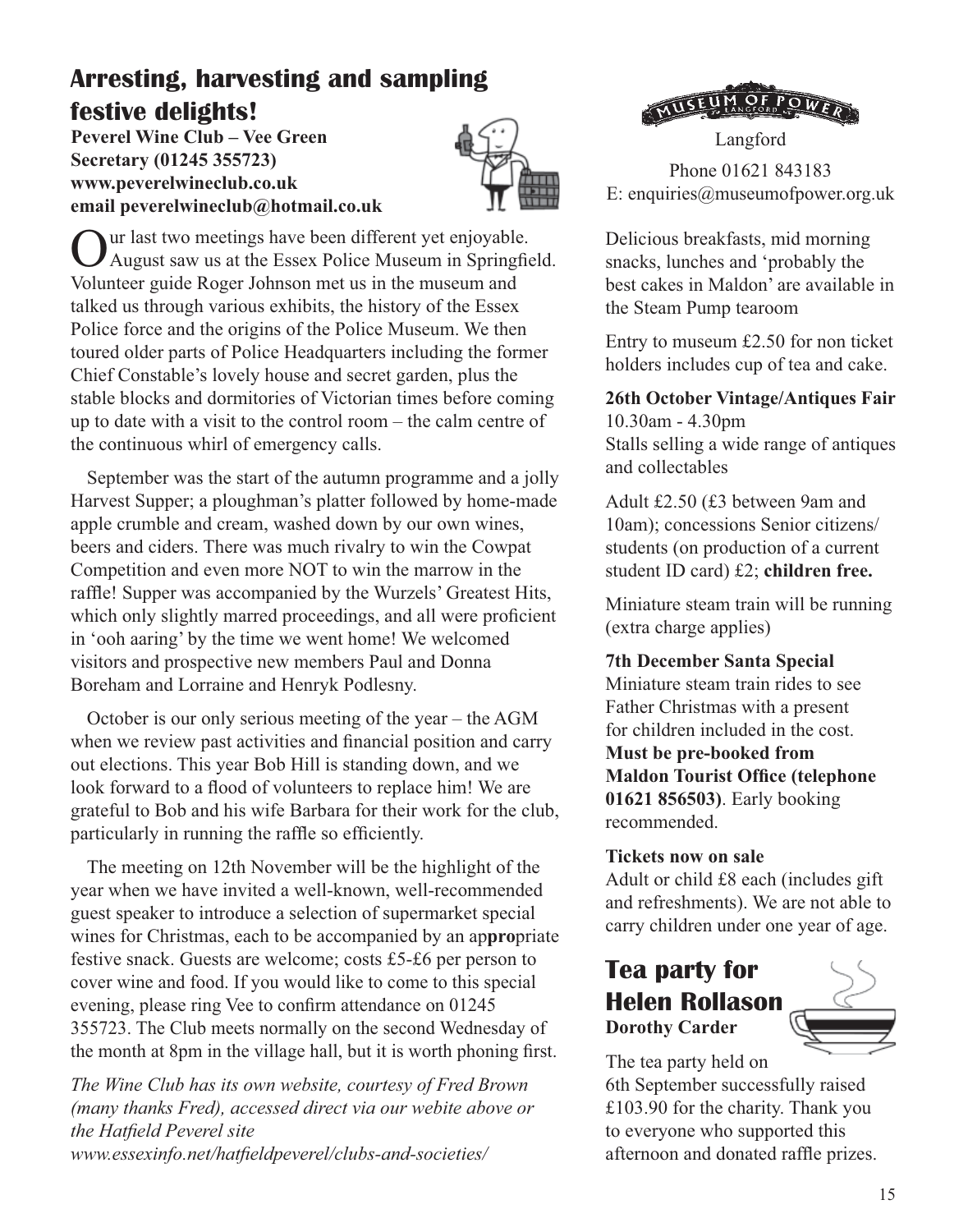# **New website jam-packed with useful information**

**1st Hatfield Peverel Scout Group (For boys and girls 6-18 yrs) Group Secretary: Suzanne Evans www.hpscouts.org.uk**

 $\sum$   $\sum$   $\sum$   $\sum$   $\sum$  e are very excited to announce the launch of our new, professionally designed website, jam-packed with useful information for existing members and those seeking to enrol their child/young person in Scouting activities in Hatfield Peverel. There are sections on fund-raising, how adults can become involved with the Group and how to hire our HQ for your private function. **Please visit our site and take some time to browse through the pages**;



there is a lot of information, some you will already know, and some may be new. If you have any comments or ideas for future enhancement of the site, or would like to get involved with the Group, please feel free to email

Monday ist September I went to def<br>talked about vinat doingers there are in<br>the deviation of the day of the server of the chefs<br>the deviation of the day of the say their names<br>tought us how to set a table in Toby<br>tay died to say their names. WPAC to Cheff WR  $C(KROC)$ Het a chef he teached as d **LKS** 



our Webmaster and Group Administrator, Michelle Spicer, at hpscoutgroup@gmail.com

**Beavers** enjoyed an informative visit to the Toby Carvery in Chelmer Village (see photos and reports from Luca Polito and Rowan Gowers). They discussed healthy eating, identified different fruits and vegetables, learnt how to correctly lay a table and chatted to the chef about his work. The highlight of the day was a lovely roast dinner served in the restaurant.

**Cubs** started the term with an evening of 'getting to know you'. They took great interest in a talk on international scouting, where they learned about World Scout Jamborees, and enjoyed looking at a display of items that leaders had acquired at past events. A meeting which involved printing with vegetables was messy, but enormous fun!

#### **Fund-raising**

Everyone who shops on-line can help us with our fund-raising by using the Easy Fund-raising Website. Just shop via http://www.easyfundraising. org.uk/causes/1sthpsg and a percentage of whatever you spend is donated to our Scout Group at no cost to you.

#### **Monthly paper collection - first Saturday of each month**

To raise funds, the Scout Group carries out a monthly paper collection. Please leave out your newspapers, cardboard and cereal boxes etc by 9am on the first Saturday of the month. To those who kindly drop off their own

newspapers, please be aware that, due to repeated vandalism, the skip is now locked between the hours of 5pm and 8am. Thank you for your continued support.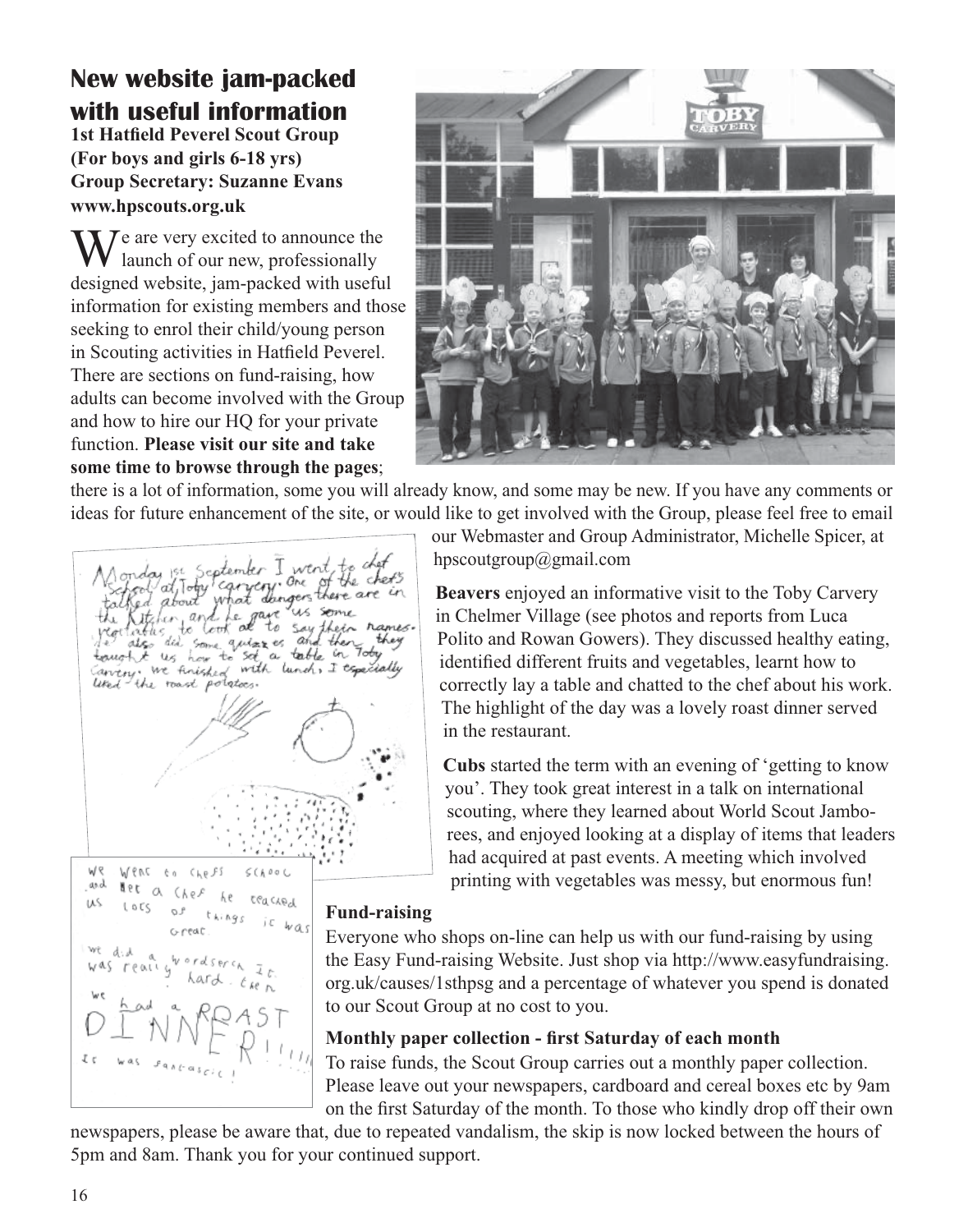

#### **Useful Contacts**

Group Chairman: Chris Phillips, 07850 024578 phillips.chris@btinternet.com **Group Scout Leader:** Nick Nicholas, 07841 597977 nicknicholas1990@gmail.com **Webmaster and Group Administrator** (membership enquiries): Michelle Spicer, hpscoutgroup@gmail.com **Newspaper collection co-ordinator:** Jonathan Dormon, 01245 382981 jonathan.dormon@btinternet.com **HQ bookings:** Neelima Polala, 07411 922912 neelimapolala@gmail.com **Group Secretary:** Suzanne Evans, 01245 382397, boons\_calibre\_travel@lineone.net

#### **Meeting times**

**Beavers** Monday 4pm-5.15pm **Cubs** Friday 6.45pm-8.15pm **Scouts** Wednesday 7.30pm-9pm **Explorers,** Thursday 7.30pm onwards **SASU (adults only)**, first Friday in the month 8.30pm onwards (Jo Oldfield, 01245 381756) *Now the Scout Group's new website is up and running, we shall no longer publish 'useful contacts' or groups' meeting times.Ed.*

# **Goodbye football pavilion Hello the quiet life?**

Trevor Meredith writes in response to Susan Blythe's letter in the August Review

*Is saying goodbye to football on the rec really the key to ridding the village of certain types of behaviour?*

*Stopping actual organised league football matches is just ridiculous. The behaviour that is referred to by Susan in her letter is not the behaviour of grown men playing a game of league football on a Saturday or Sunday morning, it is the behaviour of bored teenagers that have nothing else to do. Whether there is a football pavilion there or 'grass and trees' will bear no impact on how certain people treat the area.*

*Most of the villagers I have spoken to are keen for the rec to be used as a home ground for the local football teams.*

*We don't wish to have a bar facility or even a tea room, just changing facilities and the support of the Parish Council and the local community.*

#### **Short mats have a good summer Rita Thomson, Club Captain (380038) www.hatfieldpeverelbowling.org**

 $\bigcap$  hort mat bowlers have had a good Summer, winning most of the friendly matches played. Finals night is in October. The club's singles and pairs are going well.



The outside season has been very busy and we have had some good results. The Midweek League team finished second and has got promotion, so we will be in Division 4 next summer. Well done to all players who took part. The outdoor season has come to an end and on finals day in September Sheila Butler beat Sheila Fullbrook, and in the pairs Sheila Butler and Roger Thomsett won over Ann Holliday and Andrew Hoare.

The summer has been a lovely season, good bowling and good company. Well done everyone, thank you for your support and your help.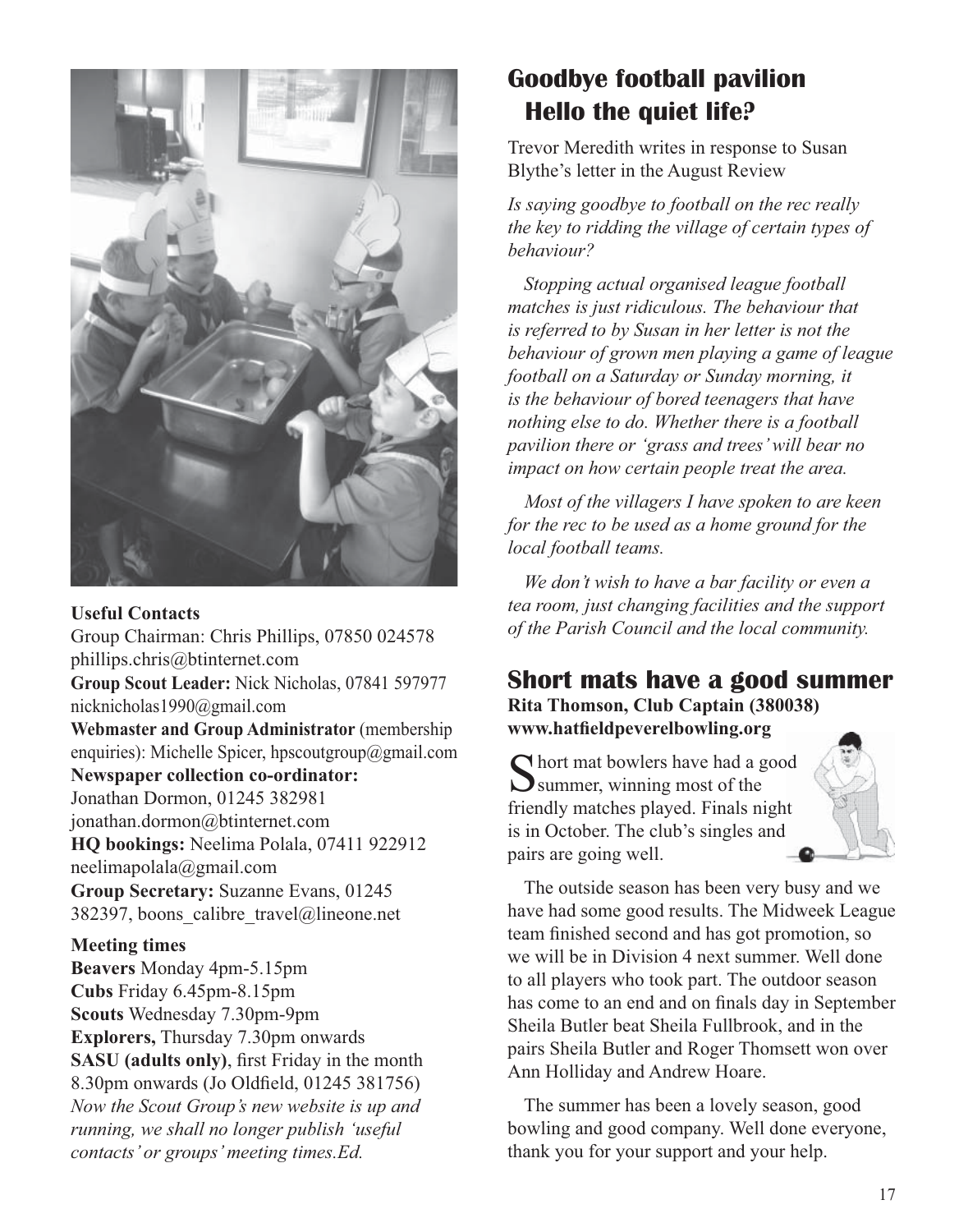# **Challenging new course for Autumn**



**'Current controversies in the world of science'**  with tutor John Pickard got under way on 30th September with a look at renewables and nuclear power - and excellent it was too! This ten week course will discuss further controversies which will affect us now and in the future: fracking, genetic engineering, global warming, stem cells and cloning. Our lives will never be the same again. Interested? **Join us in the Scout and Guide HQ, 10am start,** each week a different topic.

Our series of evening meetings began on 7th October with a talk on Stow Maries aerodrome with Roger Smith. This will be followed by

**Tuesday 4th November** - 'History of salt extraction on the Blackwater' with David Newman

**Tuesay 2nd December** - Wildlfe and habitats of North Essex and Suffolk with Alex Bass.

These meetings are in the Methodist Church hall, 8pm start. Tickets are £5 to include refreshments.

Contact Lesley Naish, 01245 380837, or Terry Bard, 01245 381289, for further information.

# **Village hall happenings**

**See Facebook under Hatfield Peverel village hall** Normal opening times 7pm - 11pm

**Halloween party**, Friday 31st October

Everyone welcome to the village hall lounge 7pm till late. Fancy dress - prizes for the best child and best adult costumes. Refreshments.

**Bingo** (third Thursday in month) 16th October, 20th November **Brag** (first Monday in month) 3rd November, 1st December **Poker** (last Saturday in month) 25th October, 29th November **Darts** Monday nights

**All bookings for hall and meeting rooms** HPCAbookings@gmail.com Phone Alan 07741 140732

**Village hall** (after 7pm) 01245 381481

An Evening of Light Music Saint Andrew's Parish Church Hatfield Peverel Featurina **Vintage Brew** The Saltire Singers The Men of Saint Andrews **MGHz Guest Piper Clare Pring** Saturday 18th October 2014 7.30 pm Entrance £5.00 includes light refreshments

OSt Andrew's Christmas Coffee Morning 10.00 ат - 12.00 пооп Obaturday 6<sup>\*</sup> December

Coffee - Cards - Curíos Cakes - Cream Scones Chat and a Raffle



# **Open house for tea and cake**

A seat in the sunshine at Mary Hills house<br>
and garden in Baker Avenue in September when she held her annual tea party for Macmillan cancer support. £316 was raised and Mary would like to thank everyone who came and her friends who

helped and donated raffle prizes.

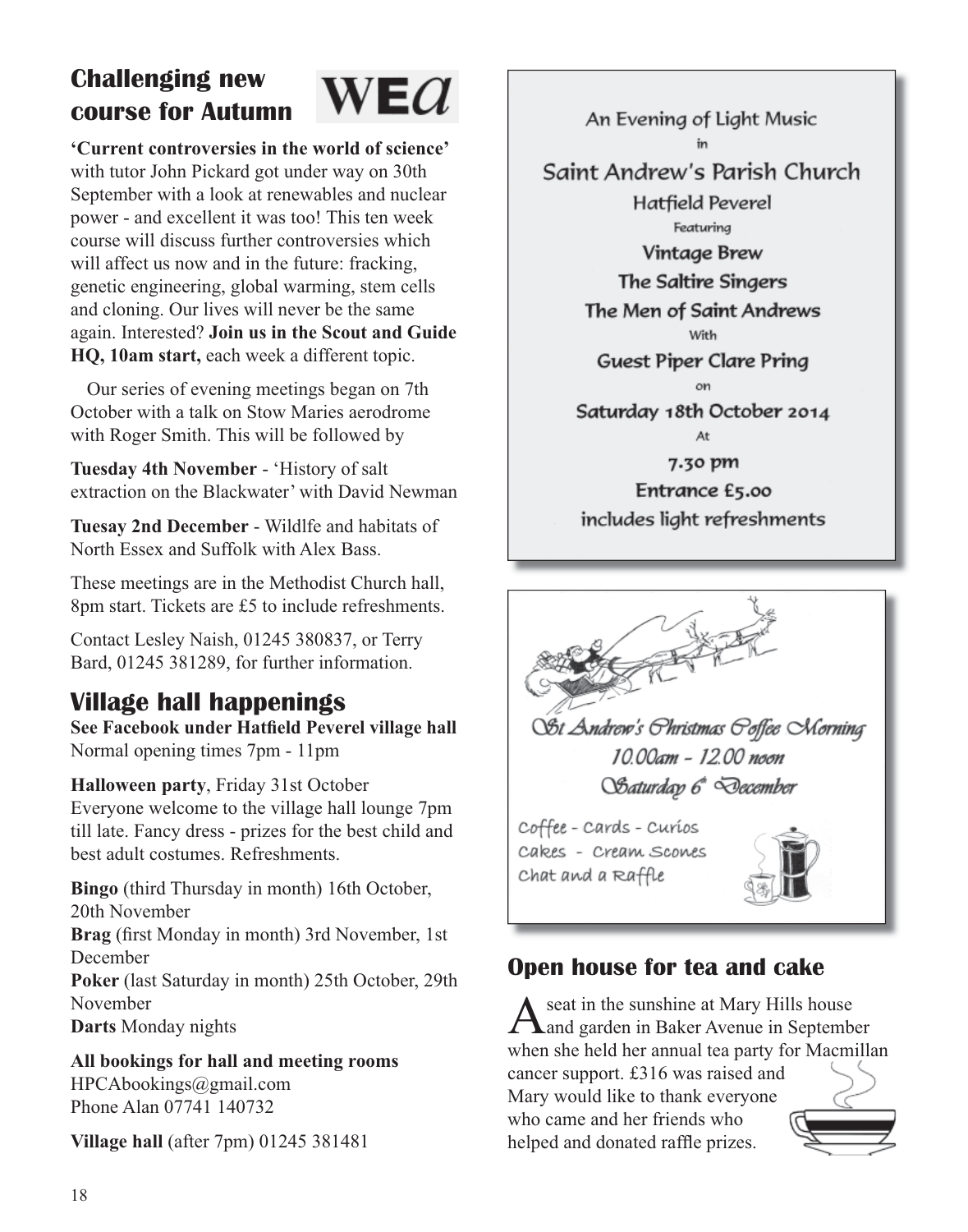# **Useful telephone numbers**

| Please contact the editors for additions/errors.                 |                              |  |  |  |
|------------------------------------------------------------------|------------------------------|--|--|--|
| <b>Age Concern Essex</b>                                         | 01245 264499                 |  |  |  |
| <b>Anglian Water, 24 hours</b>                                   | 0800 919 155                 |  |  |  |
| <b>Braintree District Council</b>                                | 01376 552525                 |  |  |  |
| Clean Team ring number above and ask for                         |                              |  |  |  |
| <b>Customer Services</b>                                         |                              |  |  |  |
| Witham Area Office in Witham Library                             |                              |  |  |  |
| - for walk-in enquiries only                                     | 01376 519625                 |  |  |  |
| <b>Churches</b>                                                  |                              |  |  |  |
| St Andrew's (C of E), vicar                                      | 01245 380958                 |  |  |  |
| Methodist Church, minister                                       | 01621 853423                 |  |  |  |
| Salvation Army, officer i/c                                      | 01245 380842                 |  |  |  |
| Catholic Church, Witham, priest 01376 512219                     |                              |  |  |  |
| <b>Citizens Advice Bureau Witham</b>                             | 0844 4994719                 |  |  |  |
| Drop-in sessions Mon/Tue/Thur/Fri 10am - 1pm                     |                              |  |  |  |
| Appoinments only Thurs afternoon 1 - 4pm                         |                              |  |  |  |
| Doctors, health services                                         |                              |  |  |  |
| Hatfield Peverel doctors' surgery 01245 380324                   |                              |  |  |  |
| Boreham doctors' surgery                                         | 01245 467364                 |  |  |  |
| <b>NHS</b> Direct                                                | 0845 4647                    |  |  |  |
| Pharmacy, Hadfelda Square                                        | 01245 380130                 |  |  |  |
| <b>Electricity - emergency</b>                                   | 0800 7838838                 |  |  |  |
| <b>Essex County Council</b>                                      | 01245 492211                 |  |  |  |
| Essex & Suffolk Water 24 hours                                   | 0845 7820999                 |  |  |  |
|                                                                  | 01245 293400                 |  |  |  |
| <b>First Essex Buses Ltd</b>                                     |                              |  |  |  |
| Gas - emergency                                                  | 0800 111999                  |  |  |  |
| <b>Harlequin Children's Centre</b>                               | 01376 535270                 |  |  |  |
| Free support and services for children under 5                   |                              |  |  |  |
| <b>Hospitals</b>                                                 |                              |  |  |  |
| Broomfield (A&E); St John's,                                     | 01245 362000                 |  |  |  |
| St Peter's, Maldon                                               |                              |  |  |  |
| <b>Libraries</b>                                                 |                              |  |  |  |
| <b>Hatfield Peverel</b>                                          | 01245 380988                 |  |  |  |
| Witham                                                           | 01376 519625                 |  |  |  |
| Police<br>non-emergency calls                                    | 101                          |  |  |  |
| (use 101 also for the local officer)                             |                              |  |  |  |
| emergency calls                                                  | 999                          |  |  |  |
| Witham Police Station opening hours                              |                              |  |  |  |
| Saturday - Tuesday 9am - 5pm,                                    |                              |  |  |  |
| Wednesday - Friday 8am - 8pm                                     |                              |  |  |  |
| <b>Post Office</b>                                               | 01245 380201                 |  |  |  |
| Mon, Tues, Thurs, Fri                                            | 9.00am - 5.30pm              |  |  |  |
| Wedsday and Saturday                                             | 9.00am - 1.00pm              |  |  |  |
| <b>Railway Information</b>                                       |                              |  |  |  |
| National Express East Anglia<br>National Rail Enquiries (24 hrs) | 0845 6007245<br>08457 484950 |  |  |  |

#### **Registrar of Births, Marriages & Deaths**

| Witham, by appointment only       | 01376 323463 |
|-----------------------------------|--------------|
| Braintree, by appointment only    | 01376320762  |
| Relate                            | 01245 258680 |
| Samaritans (24 hours - toll free) | 08457 909090 |
| <b>Schools</b>                    |              |
| St Andrew's Junior School         | 01245 380131 |
| Hatfield Peverel Infant School    | 01245 380220 |
| Hatfield Peverel Day Nursery      | 01245 382450 |
| Acorn Childcare                   | 07580834417  |
| <b>Social Services</b>            | 0845 6037630 |
| <b>Village Agent Sally Austin</b> | 0800 9775858 |
| Village Hall (after 7pm)          | 01245 381481 |
|                                   |              |

**Let us know of useful services to add to this list**

# **Hatfield Peverel Parish Council**

**Committees and working parties**

Planning (P), Traffic (T) Village Environment (E) Keith Bigden Memorial Ground User Group (KB) Country Park Focus Group (CP) External Audit Review (A) Football Pavilion (F)

| <b>Councillors (and their working parties)</b> |              |  |  |  |
|------------------------------------------------|--------------|--|--|--|
| <b>Lisa Miller, Parish Clerk</b>               | 01245 403071 |  |  |  |
| parishclerk@hatfieldpeverelpc.co.uk            |              |  |  |  |
| David Broddle - Chaiman                        | 01245 382829 |  |  |  |
| (P/KB/CP/A)                                    |              |  |  |  |
| George Boyd Ratcliff (T)                       | 01245 380496 |  |  |  |
| <b>Rosanna Briggs (E)</b>                      | 01245 381618 |  |  |  |
| Garry Cockrill Traffic chair                   |              |  |  |  |
| 01245 697263                                   |              |  |  |  |
| Peter Endersby (E/KB/A/F)                      | 01245 381919 |  |  |  |
| Colin Giffin (Planning chair/                  | 01621 892351 |  |  |  |
| Country Park chair/T/A)                        |              |  |  |  |
| Bernard Heard - Vice Chairman                  | 01245 380370 |  |  |  |
| (P/T/A)                                        |              |  |  |  |
| Alan Ingram (Audit chair/E/CP)                 | 01245 381880 |  |  |  |
| <b>Leslie Priestley</b>                        | 01245 380404 |  |  |  |
| Ted Munt (Football chair/E/A)                  | 01245 381135 |  |  |  |
| Linda Shaw $(T)$                               | 01245 382669 |  |  |  |
| Diane Wallace (P/CP)                           | 01245 381485 |  |  |  |
| <b>District Councillors</b>                    |              |  |  |  |
| <b>David Bebb</b>                              | 01245 381065 |  |  |  |
| <b>District and County Councillor</b>          |              |  |  |  |
| <b>Derrick Louis</b>                           | 07918 721526 |  |  |  |